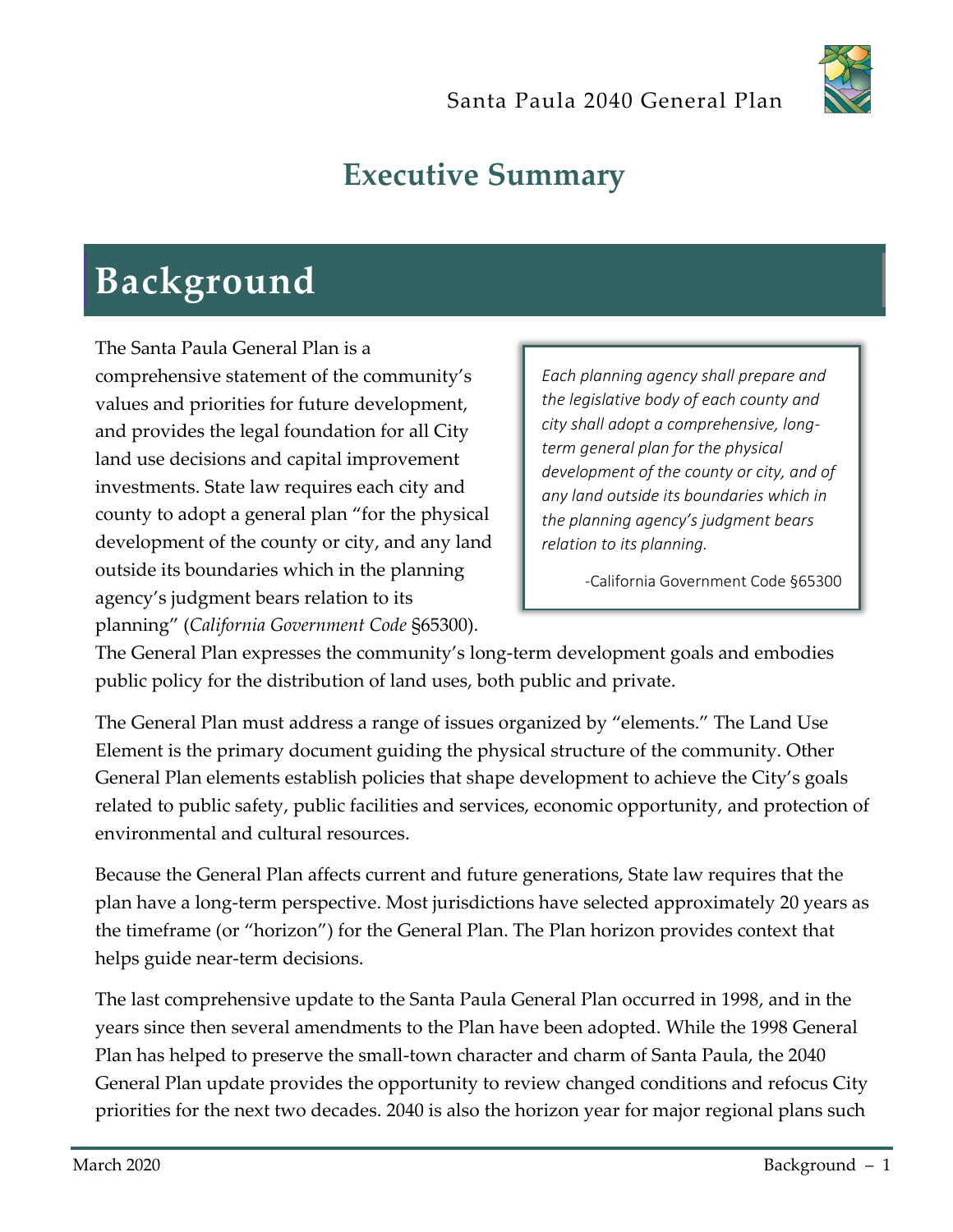

as the Regional Transportation Plan/Sustainable Communities Strategy (RTP/SCS) adopted by the Southern California Association of Governments (SCAG) pursuant to State and Federal law.

Numerous State laws have changed over the last 20 years that require general plans to address issues such as environmental justice, disadvantaged communities, complete streets, active transportation, water resources, energy conservation, hazard mitigation, and climate change. The Santa Paula 2040 General Plan addresses all of these issues in a manner that reflects local circumstances and priorities.

The following sections summarize each element of the Draft 2040 General Plan.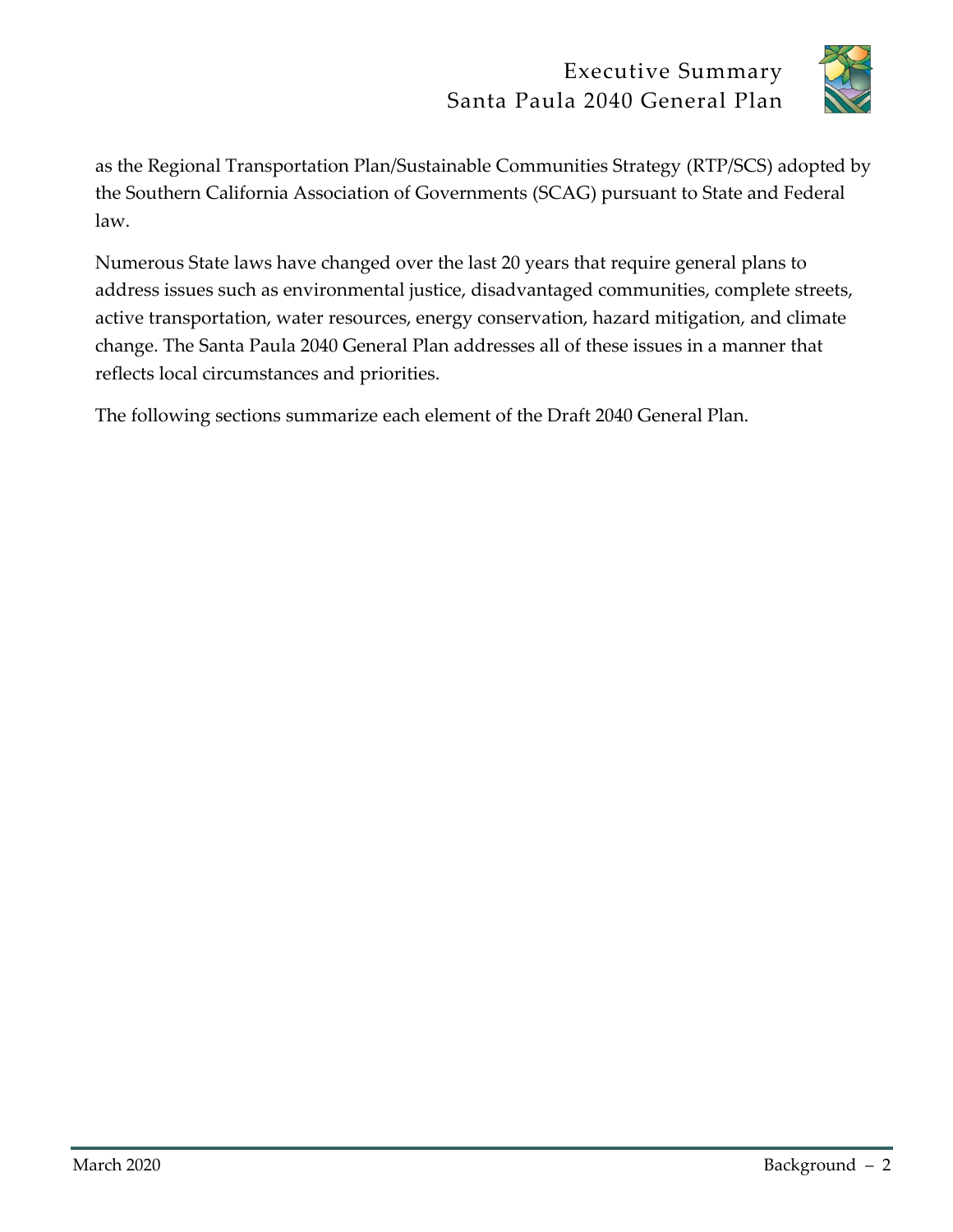

# **Chapter 1 – Introduction**

Chapter 1 summarizes the guiding vision, legal requirements, and planning context for the General Plan. This chapter is a new component of the General Plan.

**Vision for Santa Paula.** Section B in Chapter 1 describes the guiding vision for the city and the process by which it was created. Opportunities for public participation in the preparation of the 2040 General Plan are summarized. A more detailed description of public comments submitted during the 2040 General Plan update process is provided in Appendix A - Public Outreach Summary.

**Planning Context.** Section C describes related planning efforts such as the Southern California Association of Governments (SCAG) Regional Transportation Plan/ Sustainable Communities Strategy (RTP/SCS), the Ventura County General Plan, the Local Agency Formation Commission (LAFCo), Greenbelt Agreements, and

#### *Vision Statement for Santa Paula*

*Santa Paula is a beautiful, safe, and economically thriving community that maintains its small-town atmosphere and retains agriculture as an important part of its community and economy. Santa Paula honors its heritage, culture, and diversity; offers excellence in education, housing, and health care for all community members; and is a City where people from all backgrounds live, work, shop, and play in harmony, and are open to change for the greater good. Santa Paula believes that its youth represent the future and supports them through meaningful activity and mentorship.*

-Santa Paula Vision Plan (2004)

planning programs adopted by the voters in the Save Open Space and Agricultural Resources (SOAR) initiative, which established the City Urban Restriction Boundary (CURB).

**Demographic Trends**. Section D presents a summary of population trends that are expected to impact Santa Paula over the next two decades.

**General Plan Requirements and Organization.** State General Plan requirements are summarized in Section E. The law requires general plans to address the following seven subjects (referred to as "elements"): land use, circulation/transportation, open space, conservation, noise, safety, and housing. Cities have flexibility to combine elements or adopt other option elements in their general plans. Section F shows how the Santa Paula 2040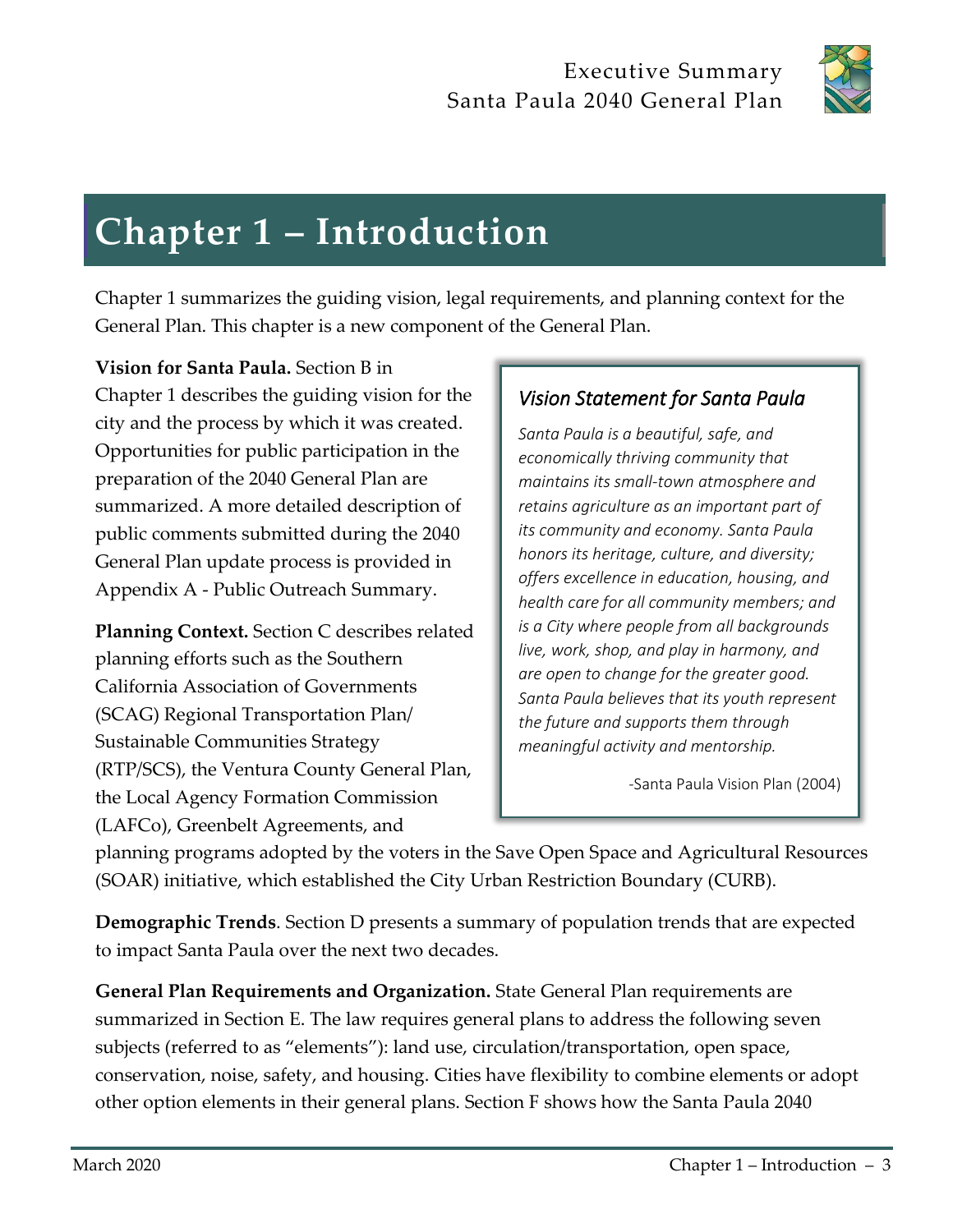

General Plan elements correspond to the elements required under State law. City commitments in the new General Plan have been condensed from the Goals-Objectives-Policies-Implementation Measures format in the current Plan to Goals, Policies, and Programs in the new General Plan to minimize duplication. This section also clarifies *mandatory* vs. *advisory* provisions of the General Plan.

**Relationship Between the General Plan and Other Planning Documents**. Sections G and H describe how the General Plan is related to other planning documents and the General Plan Program EIR.

**General Plan Implementation**. Section I describes measures the City uses to ensure effective implementation of the General Plan, including financial tools, focused plans, regulations, and administrative procedures.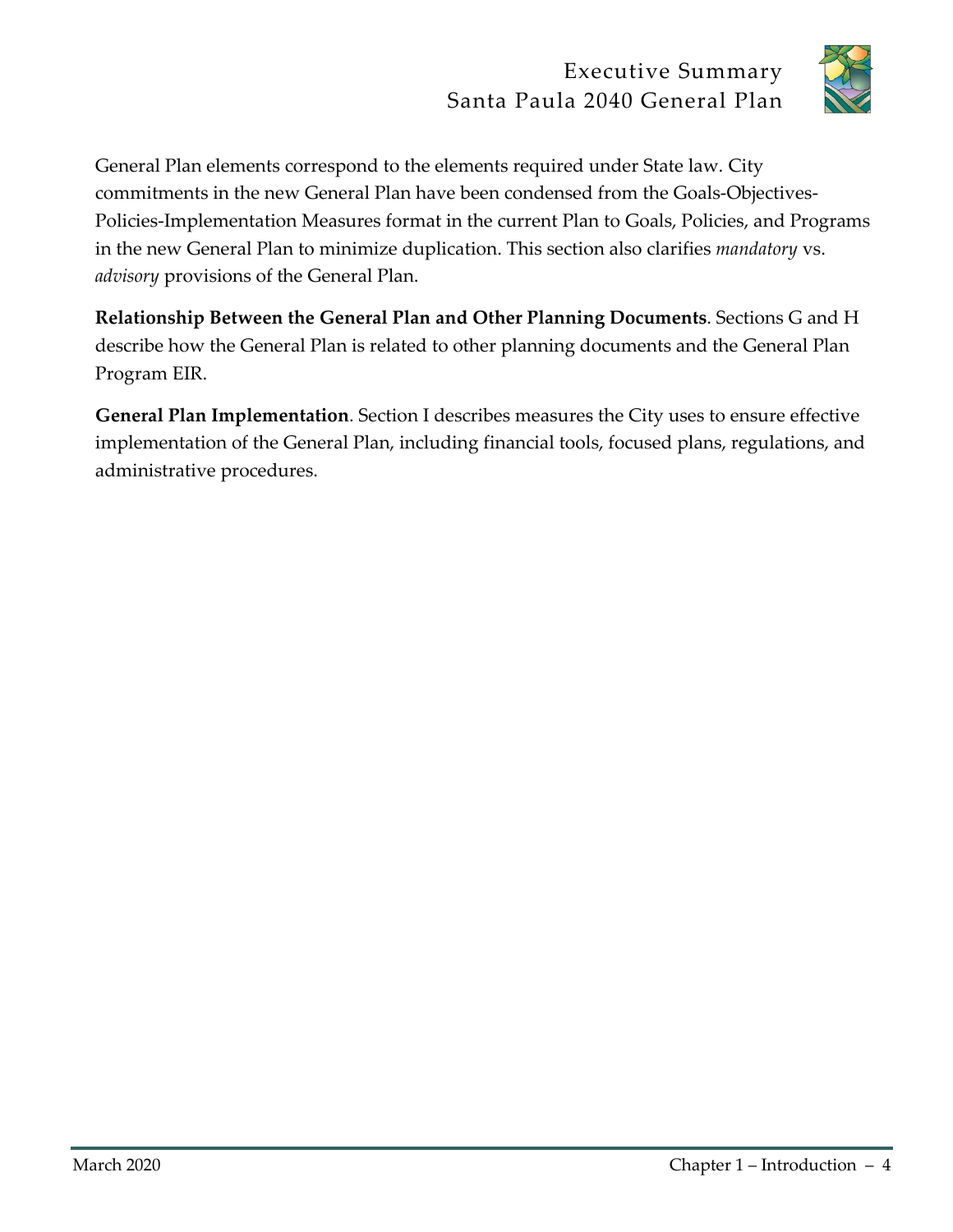

## **Chapter 2 – Land Use**

## **Overview**

The **Land Use Element** represents a generalized "blueprint" for the physical development of Santa Paula. It describes the preferred pattern for the use, development, and preservation of land based on community preferences, State requirements, and the anticipated level of growth to the 2040 horizon year. The issue of **environmental justice** is also addressed in the Land Use Element.

Section B in Chapter 2 describes the City's overarching land use goals, while policies are grouped under six major themes: Community Character and Urban Form; Agricultural and Natural Resources; Economic Opportunity; Infill Development and Urban Expansion; Downtown Revitalization; and Sustainability, Resilience and Environmental Justice.

The **Land Use Plan** (Section C) comprises a Land Use Map (Figure 2-1), Land Use Categories (including specific plans and expansion areas), and Land Use Overlays.

Section D identifies three Special Study Areas – the Harvard Boulevard Corridor, the Railroad Corridor, and City Entrances/Gateways, and guiding principles are described for each area.

Section E describes the preferred growth scenario to the 2040 General Plan horizon year. This section includes a summary of applicable regulatory policies, constraints, and agreements (including voter-approved measures such as SOAR) and identifies the projected level of growth by 2040.

## **Proposed Changes to the Land Use Element**

- A new goal and discussion have been added regarding the topics of Sustainability, Resilience, and Environmental Justice.
- A new program has been added regarding a buyer notification program (Program 1.j).
- A new program has been added to conduct a review of the General Plan every 4 years to coincide with updates to the RTP/SCS and make adjustments to the General Plan and infrastructure plans as necessary (Program 4.b).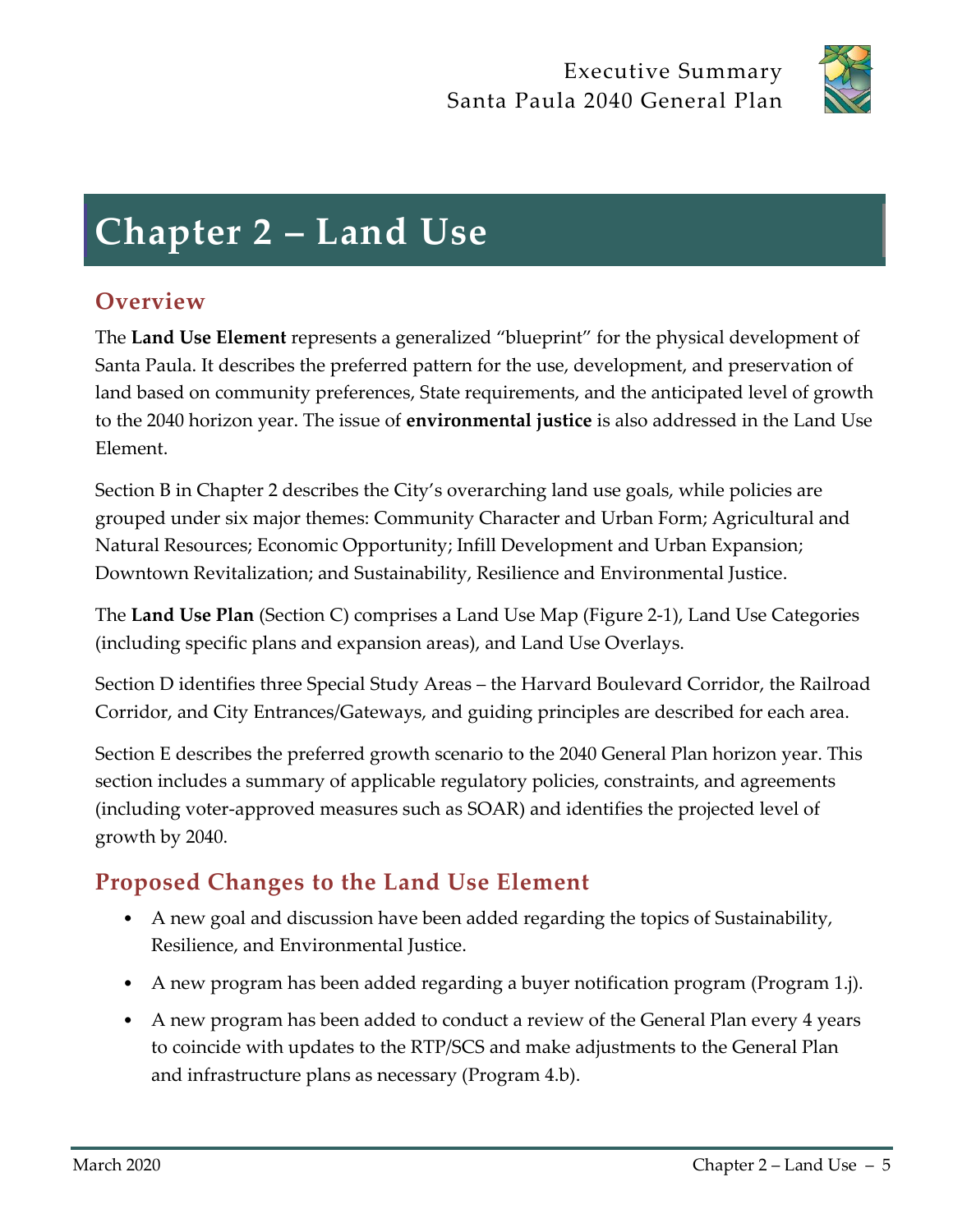

- New policies and programs related to private signs (Policy LU 5.7), a Downtown District Overlay (Program 5.c), parking (Program 5.d), development standards (Program 5.e), and design guidelines (Program 5.f) in the Downtown have been added.
- Proposed changes to existing land use categories and the rationale for those changes are summarized in Table EX-1 below.
- The Land Use Map (Figure 2-1) also reflects changes to the existing land use designations for several specific properties. The proposed changes are the result of Community Development Department analysis, property owner requests, and comments from the public and City decision-makers. These changes are intended to reconcile inconsistencies between existing General Plan land use designations, zoning designations and existing uses, and to better reflect market conditions in the foreseeable future. Proposed changes to the land use designations for specific properties are shown in Figure EX-1 below. A parcel-level listing of those proposed changes along with an explanation for each change is provided in Attachment 1.
- Four of the five Expansion Areas identified in the current Land Use Element (Adams Canyon, Fagan Canyon, West Area 2. and South Mountain) have been retained. while East Area 3 has been added to replace the East Area 2 Expansion Area (Figure 2-2). East Area 3 represents the portion of East Area 2 remaining after the annexation of the East Gateway Specific Plan area in 2013.
- The Sphere of Influence (Figure 2-1) has been updated to reflect LAFCo's 2018 removal of Adams Canyon and Fagan Canyon from Santa Paula's SOI.
- The Land Use Element has been updated to reflect the 2016 voter approval of the SOAR initiative and Measure L6, which made minor revisions to the CURB line and development restrictions, and extended the provisions to December 31, 2050. The full text of the approved measure is included as Appendix C.
- A comparison of the 2040 Regional Growth Forecast and potential development capacity is provided in Table 2-4.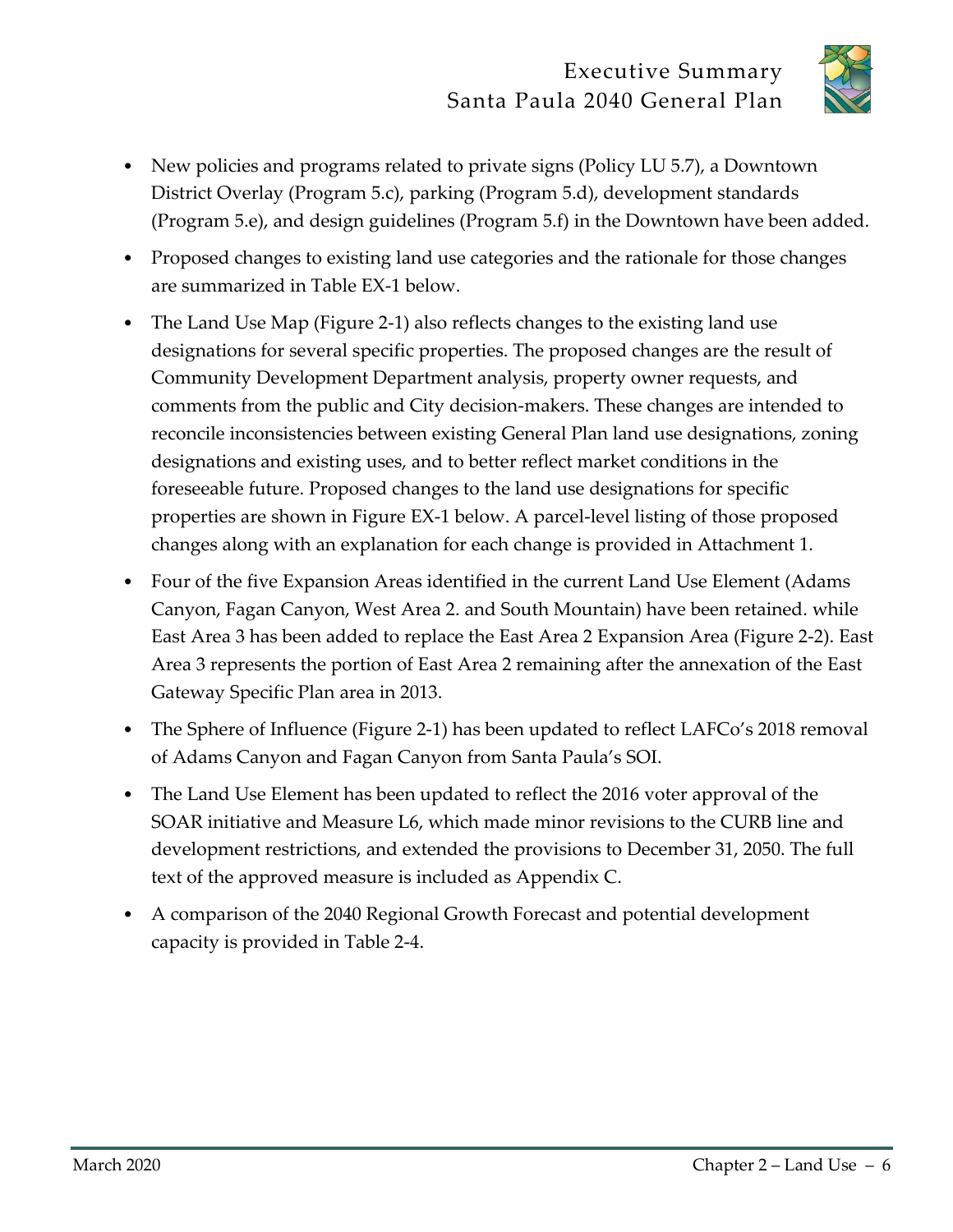

| Table EX-1 | <b>Existing vs. Proposed General Plan Land Use Categories</b> |  |  |
|------------|---------------------------------------------------------------|--|--|
|------------|---------------------------------------------------------------|--|--|

| <b>Existing Land Use Category</b>       | <b>Proposed Land Use Category</b> | <b>Proposed Changes</b>                                                                                                                                |
|-----------------------------------------|-----------------------------------|--------------------------------------------------------------------------------------------------------------------------------------------------------|
| Open Space - Passive and Golf<br>Course | Open Space - Passive              | "Golf course" has been removed to reconcile this<br>category with zoning regulations for the "O" district<br>where golf course is not a permitted use. |
|                                         |                                   | Surface mining added as a conditional use consistent<br>with the Development Code.                                                                     |
| Open Space - Parks and<br>Recreation    | Open Space - Parks and Recreation | Surface mining added as a conditional use consistent<br>with the Development Code.                                                                     |
| Agriculture                             | Agriculture                       | No change proposed                                                                                                                                     |
| Hillside Estate Residential             | This category deleted             | This category is not currently applied to any land.                                                                                                    |
| Hillside Residential                    | Residential - Hillside            | No change proposed                                                                                                                                     |
| Residential Canyon                      | This category deleted             | This category is not currently applied to any land.                                                                                                    |
| Single Family Residential               | Residential - Single-Family       | Allowable density changed from 4-7 du/acre to 8<br>du/acre maximum                                                                                     |
| Medium Density Residential              | Residential - Medium Density      | Allowable density changed from 8-15 du/acre to 15<br>du/acre maximum                                                                                   |
| Medium-High Density<br>Residential      | Residential - Medium-High Density | Allowable density changed from 16-21 du/acre to 21<br>du/acre maximum                                                                                  |
| <b>High Density Residential</b>         | Residential - High Density        | Allowable density changed from 22-29 du/acre to 29<br>du/acre maximum                                                                                  |
| Mobile Home Park                        | Mobile Home Park                  | No change proposed                                                                                                                                     |
| Mixed Use: Office/Residential           | Mixed Use: Office/Residential     | Allowable residential density increased to R4 standards<br>$(29 \text{ du/acre})$                                                                      |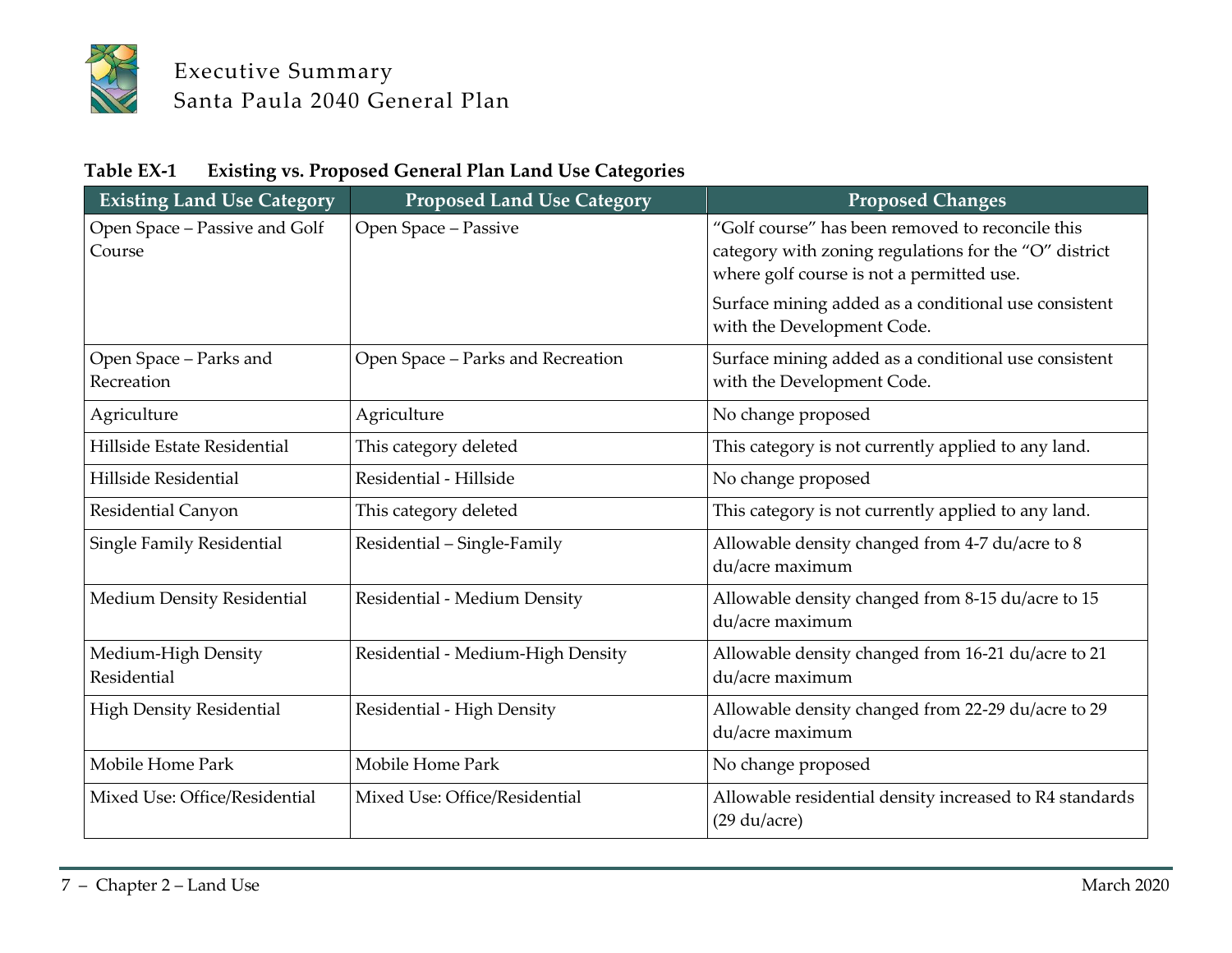

| <b>Existing Land Use Category</b>         | <b>Proposed Land Use Category</b>                     | <b>Proposed Changes</b>                                                                                                                                                                                                                                                                                                                                                                                                                                                                                                                                                                                                                     |
|-------------------------------------------|-------------------------------------------------------|---------------------------------------------------------------------------------------------------------------------------------------------------------------------------------------------------------------------------------------------------------------------------------------------------------------------------------------------------------------------------------------------------------------------------------------------------------------------------------------------------------------------------------------------------------------------------------------------------------------------------------------------|
| Mixed Use: Commercial/Light<br>Industrial | Mixed Use: Commercial/Light<br>Industrial/Residential | Revised to allow mixed residential/commercial or stand-<br>alone residential use at up to 21 du/acre.                                                                                                                                                                                                                                                                                                                                                                                                                                                                                                                                       |
| Neighborhood Commercial                   | Commercial - Neighborhood.                            | Revise to allow live/work residential use. This change<br>would better align with the allowable land uses in the<br>Commercial-Neighborhood (C-N) zoning district, which<br>allows live/work.                                                                                                                                                                                                                                                                                                                                                                                                                                               |
| Commercial Office (portion)               | Central Business (new)                                | The area proposed to be designated Central Business is<br>currently designated Commercial Office. The Central<br>Business land use category would coincide with the<br>Central Business District zoning designation. Primary<br>intended uses include retail shops and restaurants on<br>the ground floor facing the street, with other business or<br>residential uses permitted in the remaining ground floor<br>areas and the upper floors. Proposed maximum non-<br>residential FAR is 3.0 with no maximum residential<br>density in order to incentivize infill housing. The current<br>maximum FAR in the CBD zoning district is 2.0. |
| <b>Commercial Office</b>                  | Commercial - Office                                   | Revised to allow mixed-use commercial/residential and<br>stand-alone residential at R4 standards (29 du/acre)<br>consistent with the Commercial-Office zoning district.                                                                                                                                                                                                                                                                                                                                                                                                                                                                     |
| Commercial                                | Commercial - General                                  | Revised to allow mixed-use commercial/residential and<br>stand-alone residential at R4 standards (29 du/acre)<br>consistent with the General Commercial zoning district.                                                                                                                                                                                                                                                                                                                                                                                                                                                                    |
| <b>Industrial Park</b>                    | <b>Industrial Park</b>                                | No change proposed                                                                                                                                                                                                                                                                                                                                                                                                                                                                                                                                                                                                                          |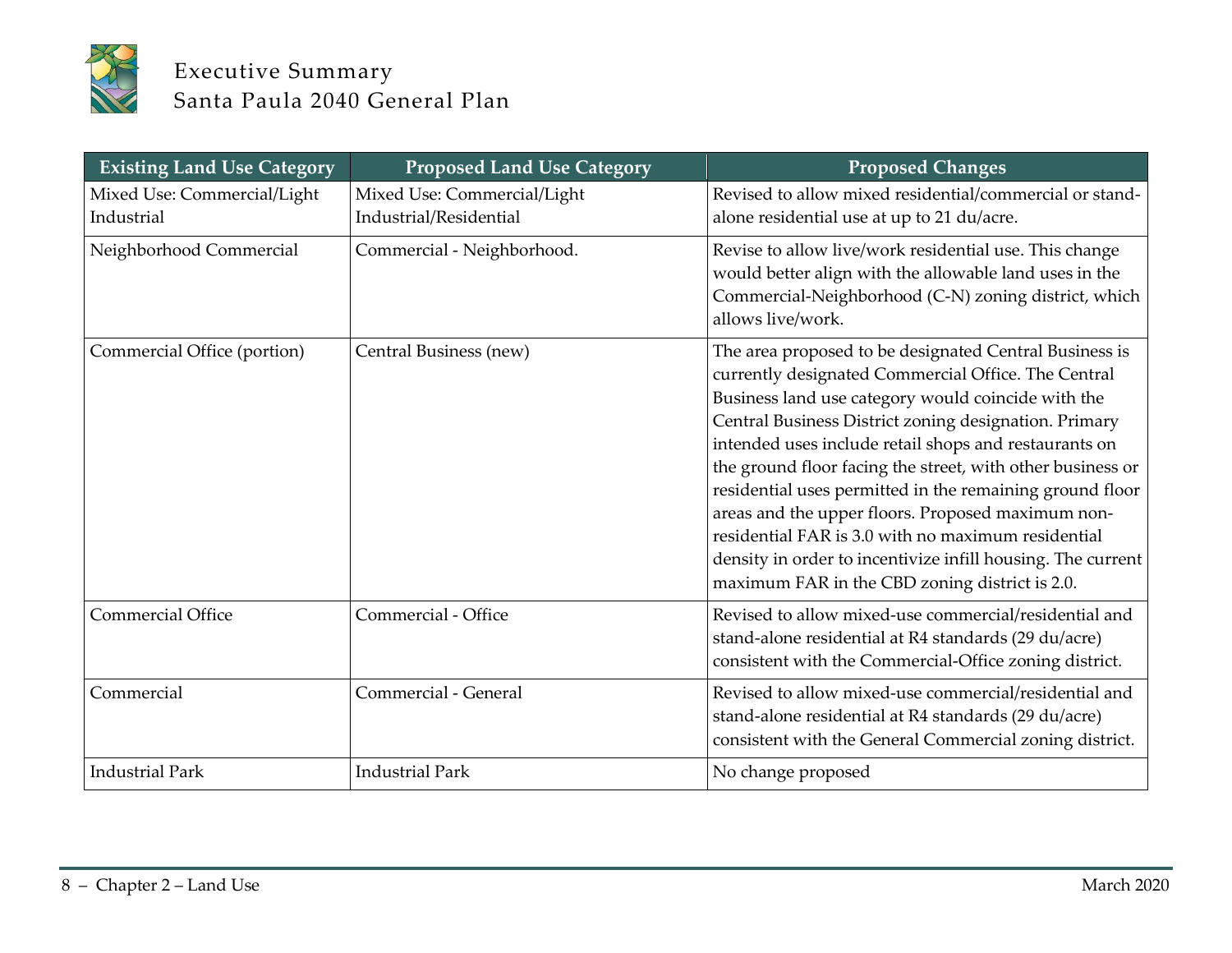

| <b>Existing Land Use Category</b>                                          | <b>Proposed Land Use Category</b> | <b>Proposed Changes</b>                                                                                                                                                                                                                                                                                                                                                                                                                                                                                                                                                                                                                                                                                                                                                                                                                        |
|----------------------------------------------------------------------------|-----------------------------------|------------------------------------------------------------------------------------------------------------------------------------------------------------------------------------------------------------------------------------------------------------------------------------------------------------------------------------------------------------------------------------------------------------------------------------------------------------------------------------------------------------------------------------------------------------------------------------------------------------------------------------------------------------------------------------------------------------------------------------------------------------------------------------------------------------------------------------------------|
| Light Industrial                                                           | Industrial - Light                | Proposed FAR increase from 0.30 to 0.35 consistent with<br>the Light Industrial zoning district.                                                                                                                                                                                                                                                                                                                                                                                                                                                                                                                                                                                                                                                                                                                                               |
| Industrial                                                                 | <b>Industrial - General</b>       | Name change only                                                                                                                                                                                                                                                                                                                                                                                                                                                                                                                                                                                                                                                                                                                                                                                                                               |
| <b>Airport Operational</b>                                                 | Airport                           | Name change to reflect the fact that with the deletion of<br>the Airport Related category only one category of<br>airport use is necessary.                                                                                                                                                                                                                                                                                                                                                                                                                                                                                                                                                                                                                                                                                                    |
| <b>Airport Related</b>                                                     | This category deleted             | This category is not currently applied to any land.                                                                                                                                                                                                                                                                                                                                                                                                                                                                                                                                                                                                                                                                                                                                                                                            |
| Institutional/Civic                                                        | Institutional/Civic               | No change proposed                                                                                                                                                                                                                                                                                                                                                                                                                                                                                                                                                                                                                                                                                                                                                                                                                             |
| <b>Overlays and Special Study Areas</b>                                    |                                   |                                                                                                                                                                                                                                                                                                                                                                                                                                                                                                                                                                                                                                                                                                                                                                                                                                                |
| Downtown Improvement<br>Overlay (not shown on the<br>current Land Use Map) | Downtown District Overlay         | The area proposed to be designated Downtown District<br>Overlay coincides with the approximate boundaries for<br>the downtown improvement area identified in broadly<br>supported past visioning efforts. The intent of the<br>overlay is to provide voluntary incentives for<br>compatible infill development and adaptive re-use of<br>existing buildings. The Downtown District Overlay land<br>use category would be implemented by Development<br>Code regulations with enhanced provisions for<br>pedestrian-scaled uses (sidewalk-oriented residential<br>and commercial, pedestrian connectivity, shared<br>parking, etc.), Development intensity bonuses would be<br>available for covenant-based affordable housing or other<br>public benefits. Proposed maximum non-residential<br>FAR is 3.0 with no maximum residential density. |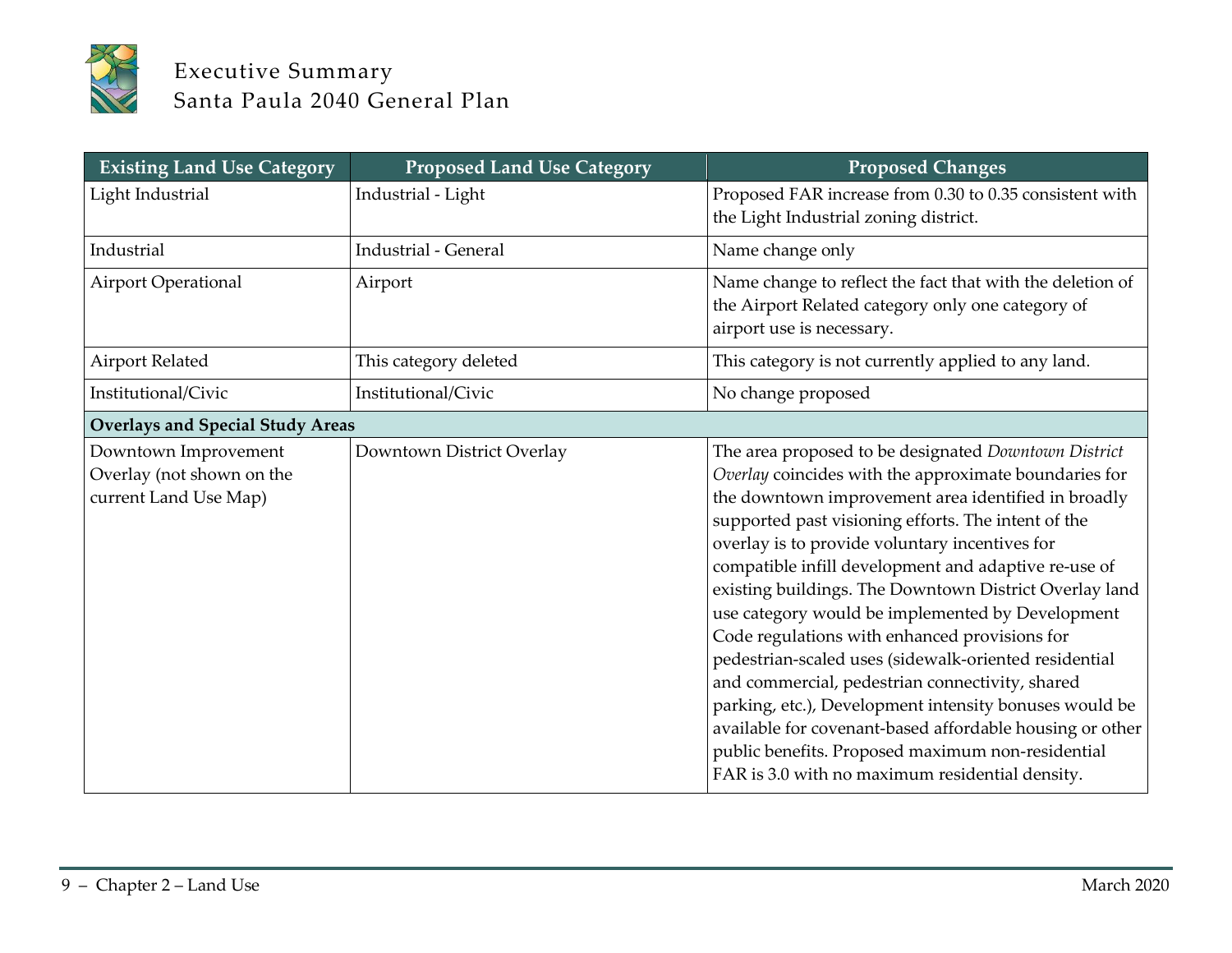

| <b>Existing Land Use Category</b>                                                                                                                                                                                                                                | <b>Proposed Land Use Category</b>                                                                                                                                                                                                                                                                                                                                                                                                                                                                                                                              | <b>Proposed Changes</b>                                                                                                                                                                                                                                                                                                                                                                                                         |
|------------------------------------------------------------------------------------------------------------------------------------------------------------------------------------------------------------------------------------------------------------------|----------------------------------------------------------------------------------------------------------------------------------------------------------------------------------------------------------------------------------------------------------------------------------------------------------------------------------------------------------------------------------------------------------------------------------------------------------------------------------------------------------------------------------------------------------------|---------------------------------------------------------------------------------------------------------------------------------------------------------------------------------------------------------------------------------------------------------------------------------------------------------------------------------------------------------------------------------------------------------------------------------|
| Downtown Historical District<br>Overlay (not shown on the<br>current Land Use Map)                                                                                                                                                                               | The Historic Overlay applies to the historic<br>residential district centered on the 600-900<br>block of Santa Paula Street north of the<br>Downtown area. The Historic Overlay is<br>implemented by the City's Historic<br>Landmark Overlay District (Municipal Code<br>Chapter 16.33), which incorporates special<br>development and design review standards as<br>described in Municipal Sec. 17.55.170 and<br>Appendix A of Ordinance 816. The<br>boundaries of the Historic Overlay are<br>shown on the Zoning Map, not the General<br>Plan Land Use Map. | No change proposed.                                                                                                                                                                                                                                                                                                                                                                                                             |
| Mining Resource Overlay (not<br>shown on the current Land Use<br>Map)                                                                                                                                                                                            | This overlay deleted                                                                                                                                                                                                                                                                                                                                                                                                                                                                                                                                           | An overlay is unnecessary. Mineral resource areas are<br>shown in Figure 4-6 of the Environmental and Cultural<br>Resources Element.                                                                                                                                                                                                                                                                                            |
| Special Study Areas (not shown<br>on the current Land Use Map)<br>are identified: Downtown Design<br>Development/Improvement Plan<br>Area, Harvard Boulevard<br>Corridor, Southeast Neighbor-<br>hood, Railroad Corridor, City<br>entrances, and Floodway areas. | Three Special Study Areas are designated:<br>the Harvard Boulevard Corridor, the<br>Railroad Corridor, and City Entrances/<br>Gateways. The Southeast Neighborhood and<br>Floodway Special Study Areas are proposed<br>to be deleted.                                                                                                                                                                                                                                                                                                                          | New policies for the Downtown have been added in the<br>Land Use Element and the Economic Development and<br>Downtown Element. No policies specific to the<br>Southeast Neighborhood are identified in the current<br>Land Use Element; therefore, this designation is<br>unnecessary. Flood hazard areas are shown in the<br>Hazards and Public Safety Element (Fig. 5-3) and<br>policies are included to address those areas. |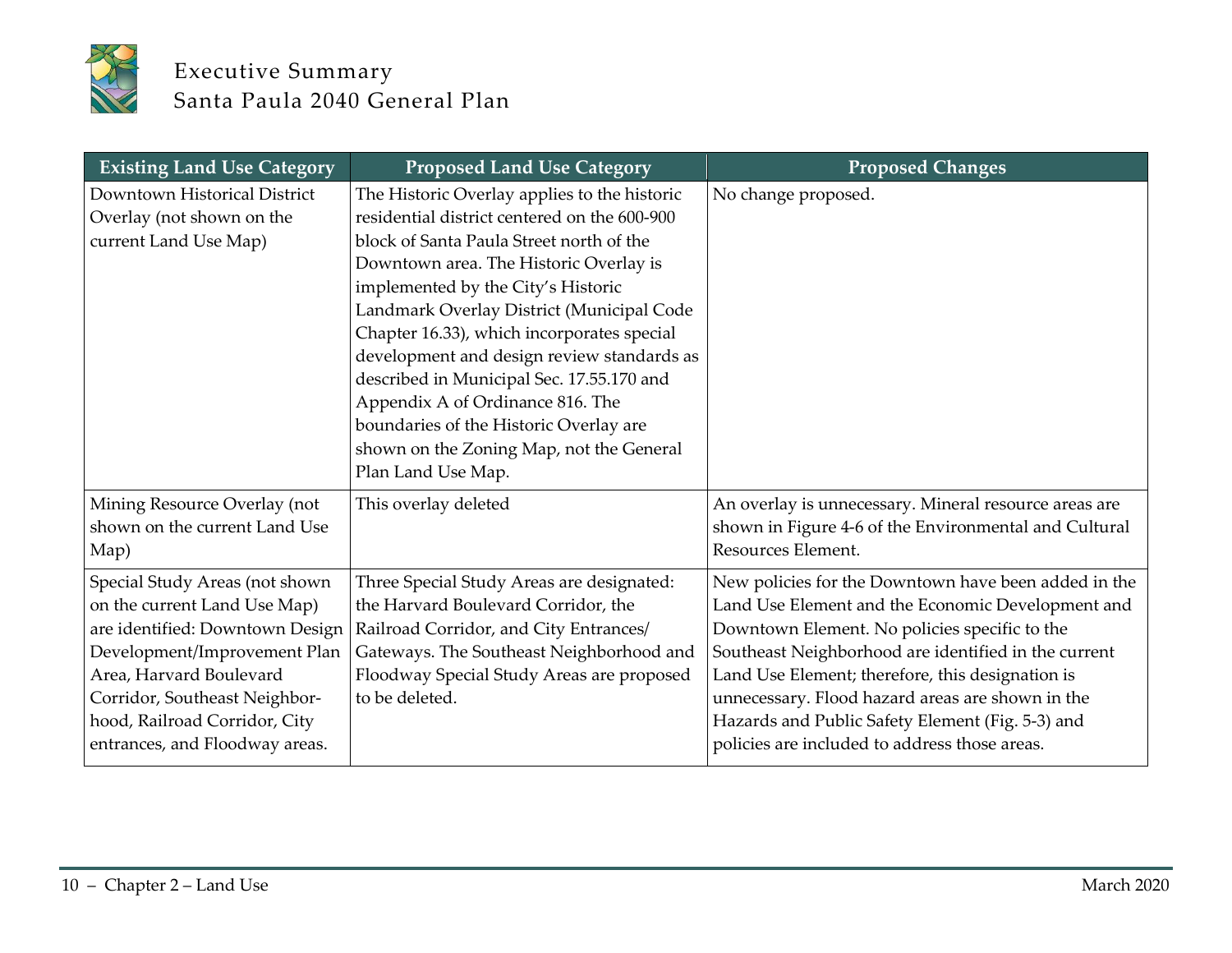

| <b>Existing Land Use Category</b>         | <b>Proposed Land Use Category</b>                                                     | <b>Proposed Changes</b>                                                                                                                                                                                                                                                           |
|-------------------------------------------|---------------------------------------------------------------------------------------|-----------------------------------------------------------------------------------------------------------------------------------------------------------------------------------------------------------------------------------------------------------------------------------|
| <b>Specific Plans and Expansion Areas</b> |                                                                                       |                                                                                                                                                                                                                                                                                   |
| East Area 1 Specific Plan (SP-3)          | East Area 1 Specific Plan (SP-3)                                                      | Description and statistics updated to reflect the current<br>Specific Plan                                                                                                                                                                                                        |
| East Gateway Specific Plan (SP-4)         | East Gateway Specific Plan (SP-4)                                                     | No changes proposed                                                                                                                                                                                                                                                               |
| East Area 2 Planning Area                 | East Area 3 Expansion Area                                                            | Change in nomenclature only. The East Area 2 Planning<br>Area has been deleted and replaced with the new East<br>Area 3 Expansion Area, which refers to the remainder<br>portion of the East Area 2 Planning Area after the<br>annexation of the East Gateway Specific Plan area. |
| West Area 2 Expansion Area                | West Area 2 Expansion Area and Santa Paula<br>West Business Park Specific Plan (SP-6) | Description and statistics updated to reflect current<br>circumstances, including the adoption of Santa Paula<br>West Business Park Specific Plan (SP-6), a portion of the<br>West Area 2 Expansion Area.                                                                         |
| South Mountain Expansion Area             | South Mountain Expansion Area                                                         | No changes proposed                                                                                                                                                                                                                                                               |

Notes:

Population density standards are required by State law and have been added to each land use designation that allows residential use. Density standards have been determined based on the allowable residential density (units/acre) and the city's average household size based on the latest U.S. Census ACS estimate. These standards are for reference only and are not intended to regulate occupancy or household size.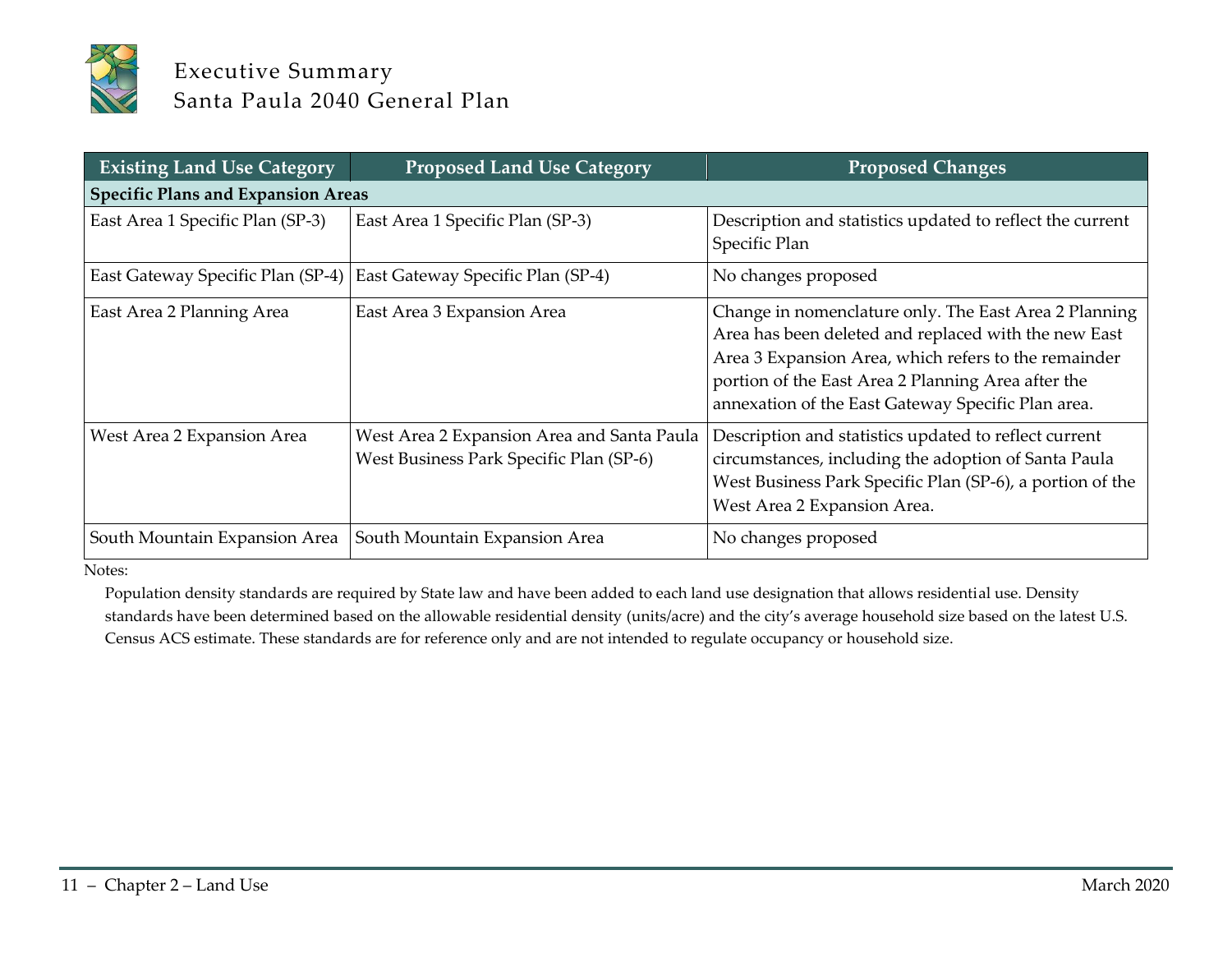



**Figure EX-1 – Proposed Land Use Changes**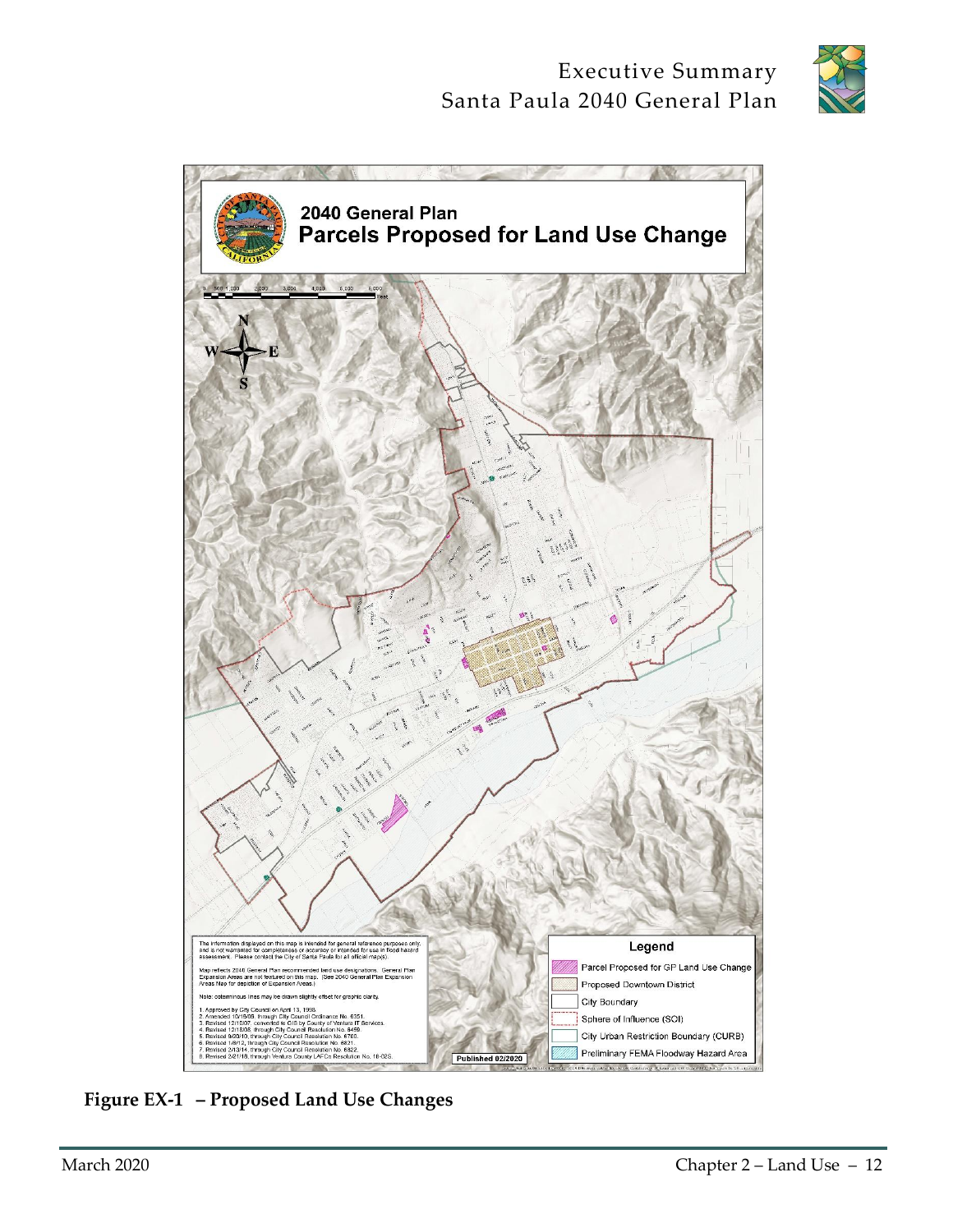

## **Chapter 3 – Circulation and Mobility**

## **Overview**

The **Circulation and Mobility Element** addresses the community's needs related to all modes of travel, including streets and highways, public transit, non-motorized transportation such as bicycle trails and pedestrian paths, and the movement of goods. Design of the circulation system must balance multiple objectives including efficiency, safety, accessibility for persons of all ability levels, and quality of life.

One of the most noteworthy changes in State and Federal transportation policy since the adoption of the 1998 General Plan has been increased emphasis on a balanced, multimodal transportation network with **"complete streets"** meeting the needs of all users including motorists, pedestrians, bicyclists, children, persons with disabilities, seniors, movers of commercial goods, and public transportation users. Increased emphasis on public transit and **"active transportation"** (e.g., walking and cycling) helps to reduce the need for roadway expansions and also reduce greenhouse gas emissions.

Another major change in State policy has been the shift away from automobile *level of service* **(LOS)** to *vehicle miles traveled* **(VMT)** in evaluating impacts under CEQA. LOS describes how well a road operates from a driver's perspective in terms of speed, congestion, delay, freedom to maneuver, and safety, while VMT quantifies the total amount of motorized vehicle travel in a geographic region. At the regional level, SCAG's Regional Transportation Plan/Sustainable Communities Strategy (RTP/SCS) emphasizes the completion of gaps in the circulation network and enhancements to public transit and active transportation rather than improving LOS.

## **Streets and Highways**

This section describes the City's road standards, the road network, street cross sections, and City policies related to roads. The current Circulation Element establishes a standard of LOS "C" for streets and intersections. While this standard may reduce congestion for private vehicles, it also involves trade-offs – most notably higher costs for building and maintaining wider streets, and reduced convenience and safety for pedestrians and cyclists.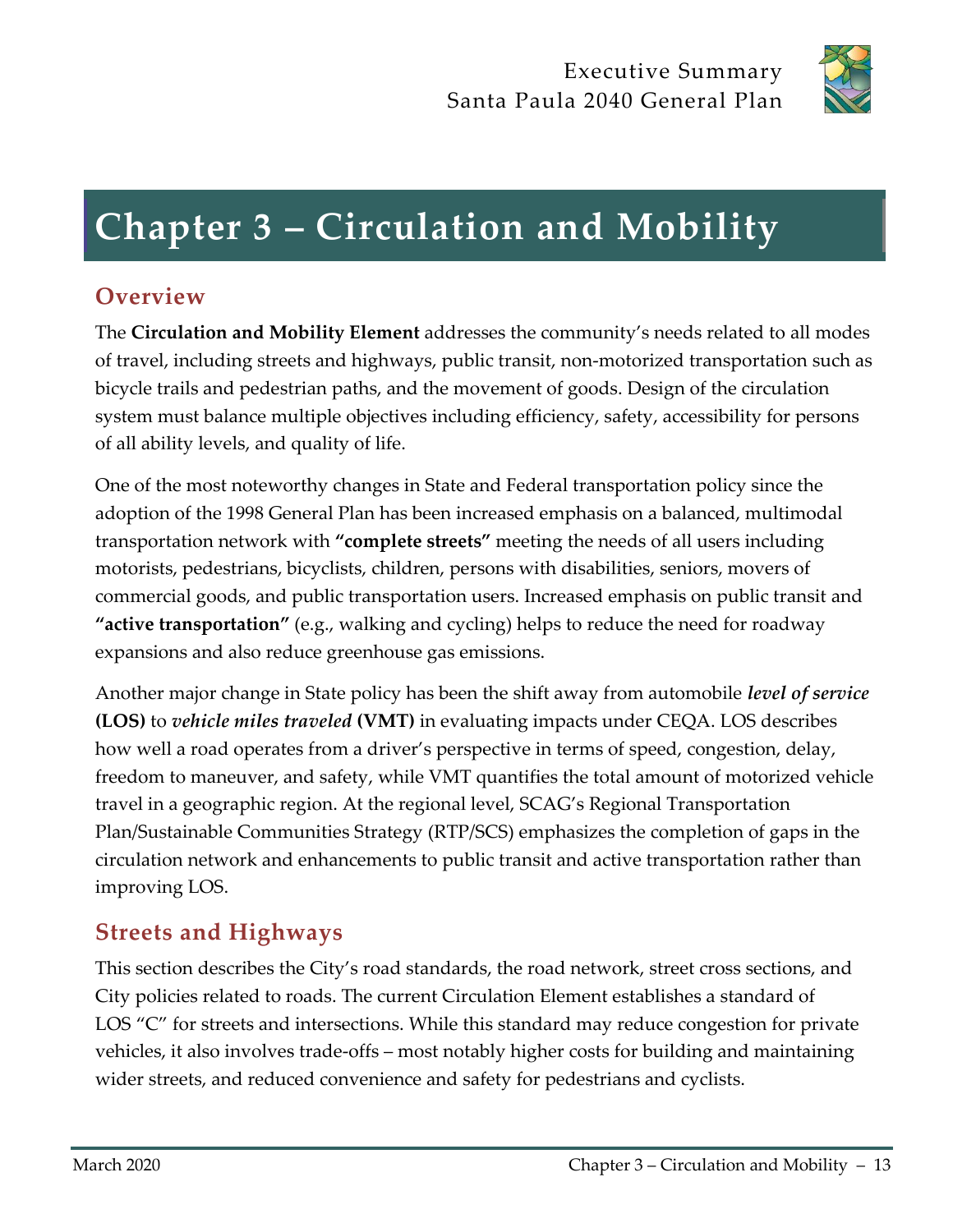

One of the most notable changes proposed is a reduction of the City's LOS standard from "C" to "D". This change would be consistent with standards adopted by many comparable cities in the region. Based on growth projections and proposed roadway improvements, all streets and intersections in Santa Paula would operate at LOS "D" or better in 2040. Table 3-3 describes the existing and proposed road network and improvements. Only one road segment – Palm Avenue between Harvard Boulevard and the SR 126 Freeway – would require widening under the proposed Plan.

#### **Proposed Changes Related to Streets and Highways**

- Change from LOS "C" to LOS "D" as the minimum standard
- Revised street classifications and designated improvements to better align with current practice, including a new *Boulevard* classification
- New policies and programs related to Intergovernmental Coordination, Complete Streets, Reducing VMT, Green Infrastructure, Dig Once, Driveway Consolidation, Public Safety, and Traffic Impact Analyses

## **Public Transportation**

Public transportation plays an important role in the mobility network and is generally more energy- and space-efficient than personal vehicles. Transit also supports the development of more compact communities. This section describes public transit serving Santa Paula and includes policies and programs to support expanded transit use, including potential commuter rail service.

#### **Proposed Changes Related to Public Transportation**

- Updated information regarding current transit service
- Proposed policies and programs continue to encourage the expanded availability and use of public transit

## **Non-Motorized Mobility**

Non-motorized travel, such as walking and cycling, helps to reduce vehicle traffic while also encouraging healthier lifestyles. Effective coordination between land use and transportation can increase opportunities for non-motorized travel by reducing travel distances between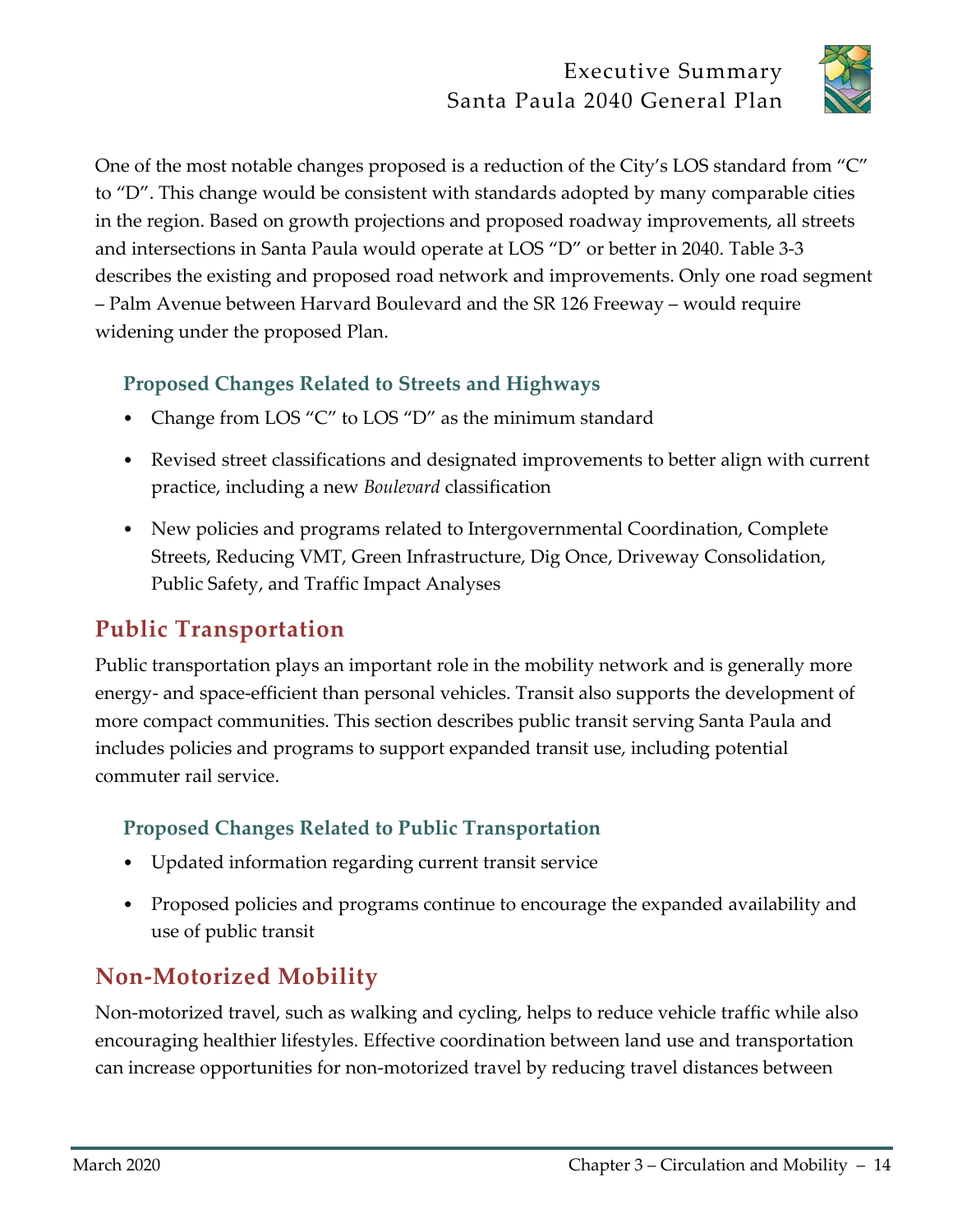

homes, businesses, schools, and employment. Mixed uses are encouraged, particularly in the Downtown and along Harvard Boulevard.

#### **Proposed Changes Related to Non-Motorized Mobility**

- Higher emphasis on planning for non-motorized travel
- Priority pedestrian focus areas are identified, such as Downtown, East Area 1 and along Harvard Boulevard (see Figure 3-8).
- Tables 3-4 and 3-5 provide a "toolbox" of pedestrian safety and traffic calming features.

## **Transportation Demand Management and Parking**

Transportation Demand Management (TDM) and parking strategies are intended to reduce vehicular congestion by managing the number of automobiles on roadways, especially during peak travel times.

#### **Proposed Changes Related to TDM and Parking**

• New policies address "Safe Routes to School," which encourages children to walk and bicycle to school, which also has health benefits.

#### **Goods Movement**

The efficient movement of goods is an essential component of a strong local economy.

#### **Proposed Changes Related to Goods Movement**

• New policies intended to minimize the impacts of truck traffic on other road users and sensitive land uses have been added.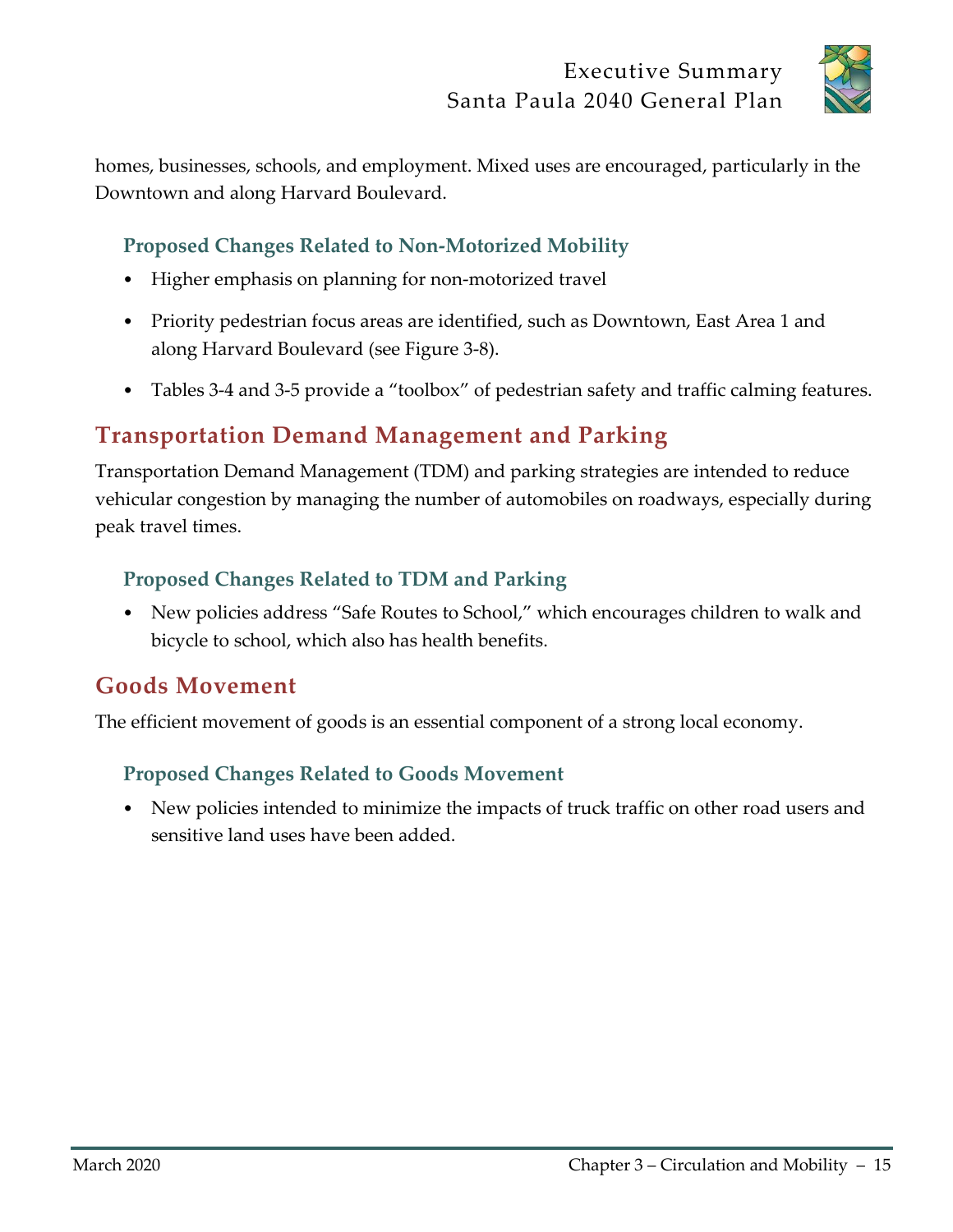

# **Chapter 4 – Environmental and Cultural Resources**

## **Overview**

The **Environmental and Cultural Resources Element** (Chapter 4) includes policies and programs related to agriculture, air quality and greenhouse gas (GHG) emissions, biological resources, cultural and historic resources, mineral and petroleum resources, open space and scenic resources, and water quality. This element addresses the requirements for the Conservation and Open Space Elements under State planning law. This element includes the topics contained in the Conservation and Open Space Element of the current General Plan.

## **Proposed Changes in the 2040 Environmental and Cultural Resources Element**

- **Agriculture**. This section summarizes the importance of agriculture to the Santa Paula area and the regulatory framework related to agricultural land, including the two greenbelts adjacent to the city. Figure 4-1 shows the locations of important farmlands, Land Conservation Act contracts, and greenbelts in the Santa Paula area. Policies that help to protect and conserve agricultural land are carried forward from the current General Plan, and a new policy is included to require that any proposed land development in an area covered by a Land Conservation Act (Williamson Act) contract comply with all regulations regarding contract cancellation prior to development.
- **Air Quality and Greenhouse Gas Emissions**. This section summarizes challenges and the regulatory framework related to air pollution and GHG emissions. Regions that do not meet one or more air quality standards are referred to as "nonattainment areas." As of 2016, Ventura County was listed as a Serious Nonattainment Area for ozone. Greenhouse gases – such as water vapor, carbon dioxide, methane, and nitrous oxide – act as a thermal blanket for the earth, absorbing heat and warming the surface to lifesupporting levels. Most climate scientists agree that the main cause of the current global warming trend is human expansion of the greenhouse gas effect – warming that results when the atmosphere traps heat radiating from the earth toward space. Policies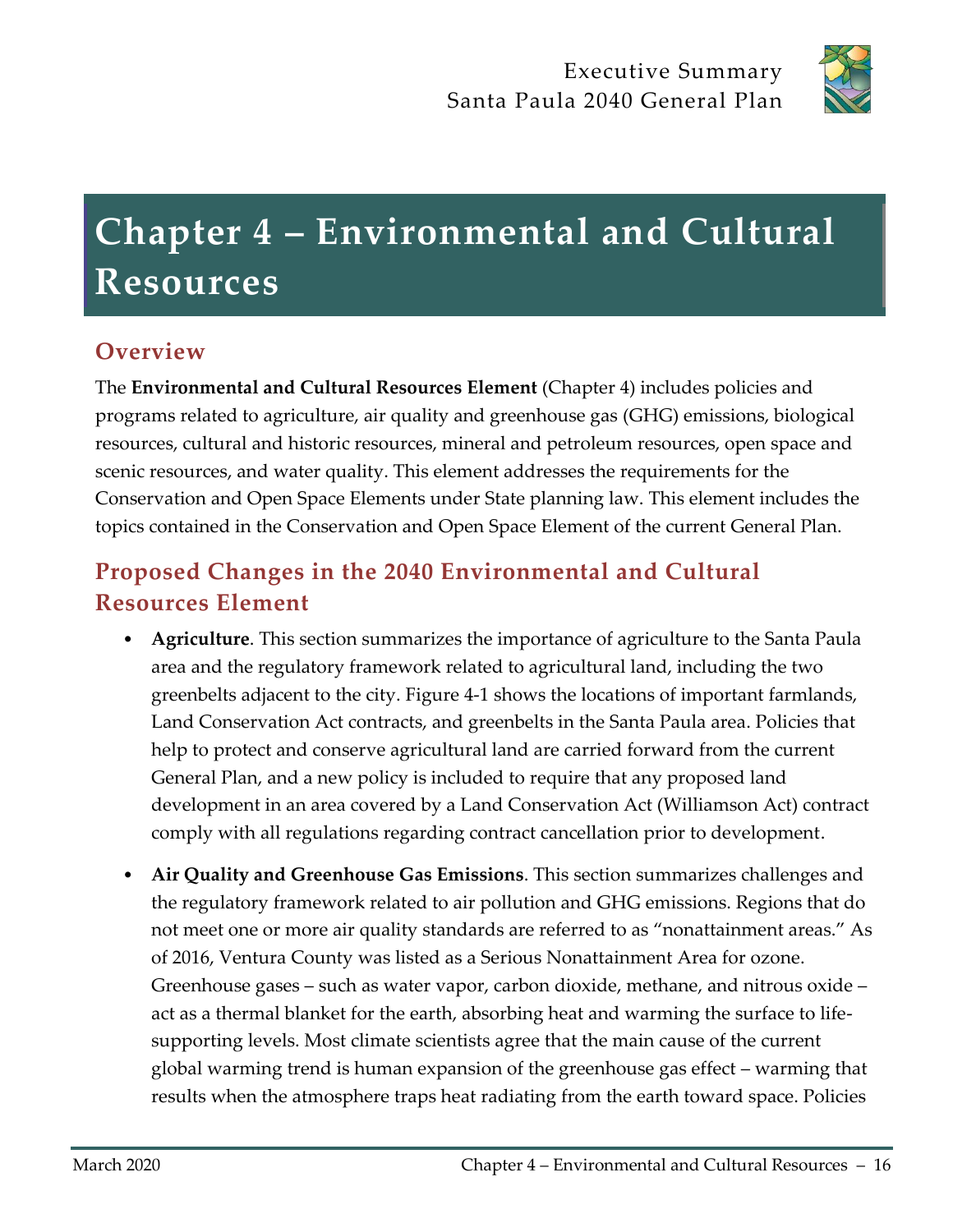

intended to help improve air quality are carried forward from the current General Plan, and new policies are included to support State and regional programs intended to reduce greenhouse gas emissions, reduce toxic air contaminants, and ensure that City land use plans and regulations are consistent with regional land use and air quality plans.

- **Biological Resources**. This section summarizes the biological habitat, sensitive plants and animals found within the Santa Paula area. Vegetation types are shown in Figure 4-2 while Figure 4-3 shows the general locations of sensitive plant and animal resources. Policies intended to protect sensitive resources are carried forward from the current General Plan, and new policies address habitat restoration after disasters such as fires and floods.
- **Cultural and Historic Resources**. "Cultural resources" includes both pre-historic (archaeological and paleontological) resources as well as historic resources. Santa Paula is particularly rich in cultural resources. This section summarizes these resources and shows the locations of historic landmarks (Figure 4-4) and existing and potential historic districts (Figure 4-5). Policies intended to protect cultural and historic resources are carried forward from the current General Plan.
- **Mineral Resources**. This section summarizes mineral resources, particularly aggregate (sand and gravel) and petroleum, that are located in the Santa Paula area (see Figure 4-6). Policies are carried forward from the current General Plan to ensure proper management of these resources in a manner that is compatible with surrounding land uses.
- **Open Space and Scenic Resources**. Open space and scenic resources include natural resources such as mountains, rivers, and canyons as well as man-made resources such as parks, farms, historic districts, and scenic highways. This section describes such resources in the Santa Paula area, and policies are carried forward from the current General Plan to help to protect these resources.
- **Water Quality**. This section addresses water quality issues, including surface water (rivers and streams) and groundwater. Related issues of flood hazards and domestic water supply are discussed in the Hazards and Public Safety Element and the Public Services and Utilities Element. The focus of this section is primarily on reducing pollutants in stormwater. Regulatory requirements are described, such as "Best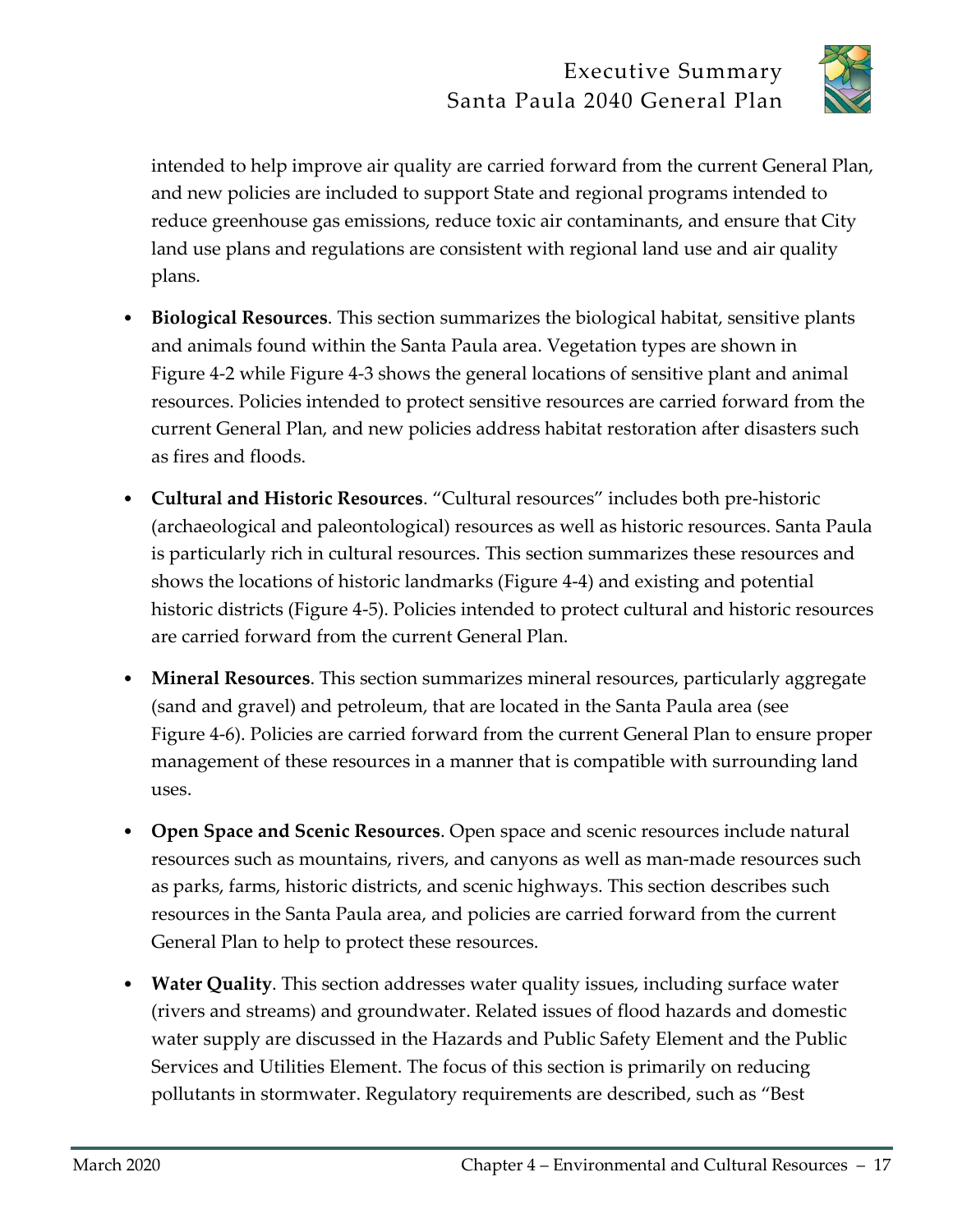

Management Practices" (BMPs) required under the Federal Clean Water Act. Policies are carried forward from the current General Plan to help to reduce water pollution, and a new policy has been added to provide information to residents and local businesses about the importance of storm water pollution prevention.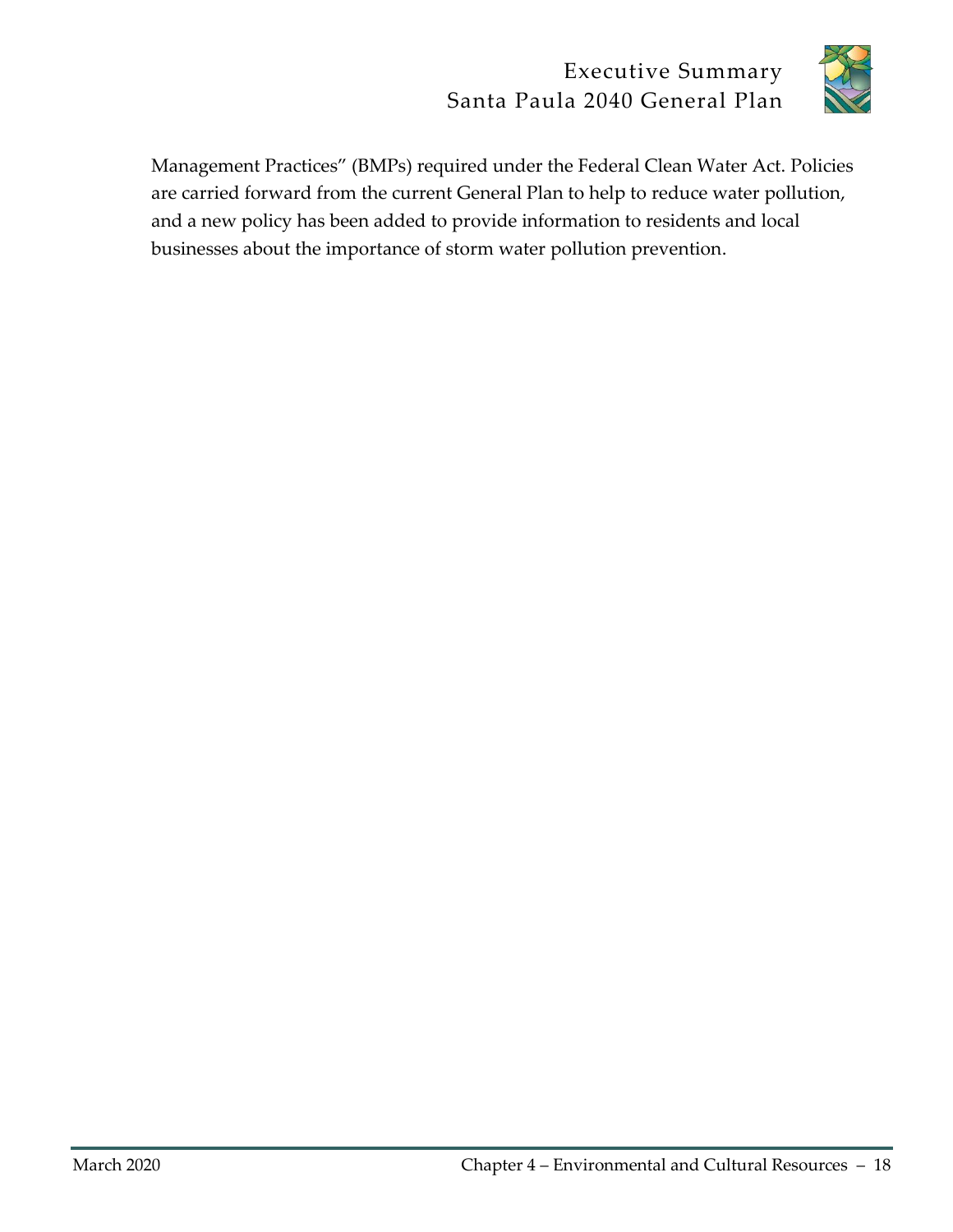

## **Chapter 5 – Hazards and Public Safety**

## **Overview**

The **Hazards and Public Safety Element** (Chapter 5) deals with potential hazards related to geologic conditions, flooding, wildland fire, hazardous materials, aviation, and noise. The related topics of police protection, fire protection and emergency response are addressed in the Public Services and Utilities Element (Chapter 6). The Hazards and Public Safety Element addresses the requirements for the Safety Element and the Noise Element under State planning law and includes the topics contained in the Safety and Noise elements of the current General Plan.

#### **Proposed Changes in the 2040 Hazards and Public Safety Element**

- **Geologic Conditions**. Updated maps (Figures 5-1 and 5-2) showing faults and other geologic hazards are included in this section. Policies that help to mitigate these risks are carried forward from the current General Plan.
- **Flooding**. Figure 5-3 shows updated flood hazard zones as published by the Federal Emergency Management Agency (FEMA), while Figure 5-4 shows proposed stormwater drainage improvements in the city. This section also identifies potential inundation areas that could result from a failure of any of the four dams northeast of Santa Paula that are within the Santa Clara River watershed (Figure 5-5). Policies to mitigate these risks are carried forward from the current General Plan, and a new policy has been added regarding participation in the National Flood Insurance Program and the Community Rating System Program.
- **Wildland Fire**. Large portions of Ventura County are affected by potential for wildland fire. In December 2017 and January 2018, the Thomas Fire, which began near St. Thomas Aquinas College north of Santa Paula, became the largest wildfire in California's recorded history. The California Department of Forestry and Fire Prevention (CAL FIRE) publishes maps showing wildland fire hazard severity zones (FHSZs). Figure 5-6 shows current FHSZs in the Santa Paula area. Portions of Santa Paula's Expansion Areas designated in the Land Use Element (primarily Adams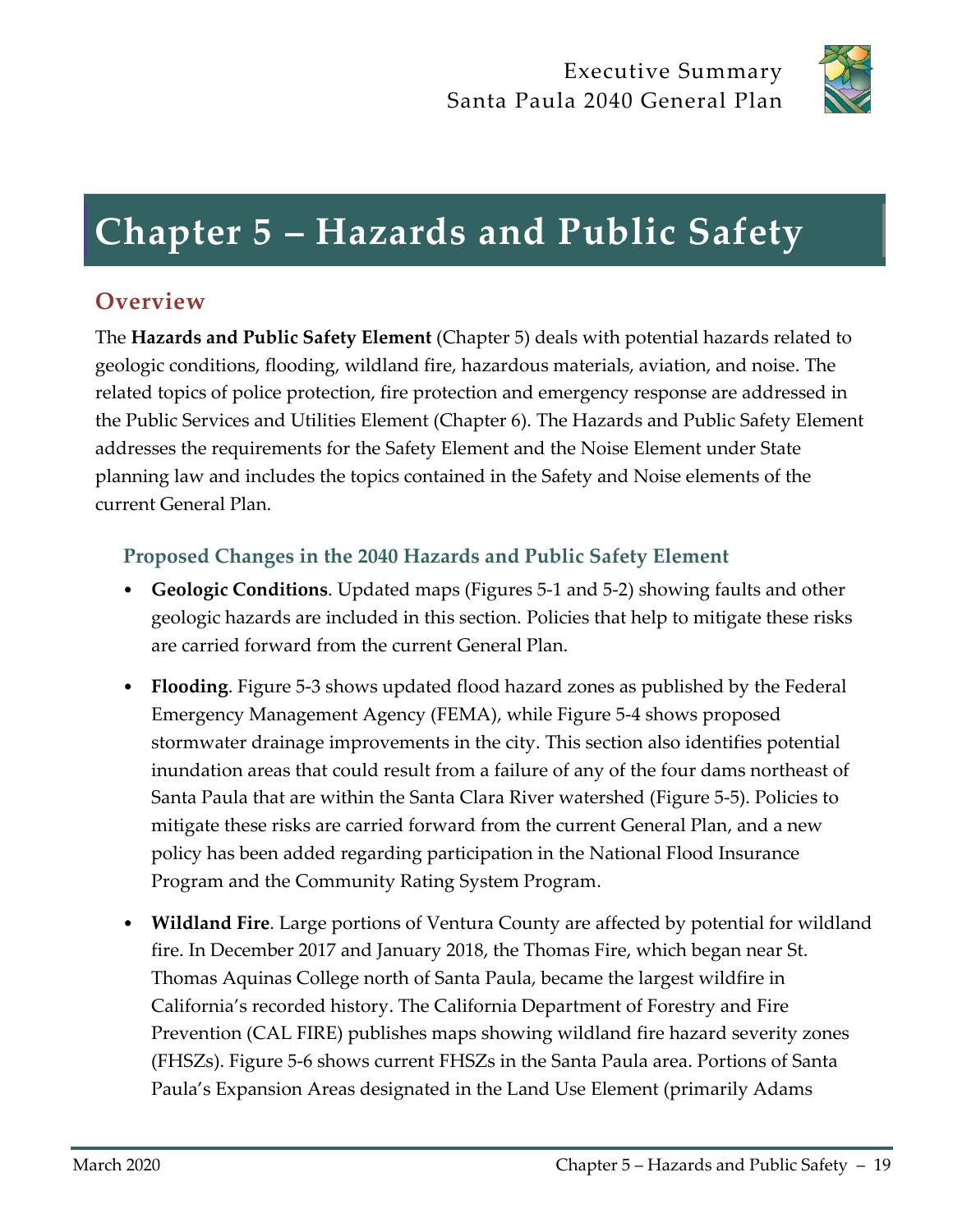

Canyon and Fagan Canyon) are located within Moderate and Very High Fire Hazard State Responsibility Areas, and some areas within the City limits along the northern City boundary are designated Very High Fire Hazard Local Responsibility Areas or Moderate Fire Hazard State Responsibility Areas. Policies to mitigate wildland fire hazard risks are carried forward from the current General Plan, and new policies and information have been added in consultation with CAL FIRE regarding the upgrading of non-conforming development and facilities to contemporary fire safe standards, and promoting public outreach regarding defensible space and evacuation routes in high fire hazard areas.

- **Hazardous Materials**. This section describes risks from hazardous materials and the regulatory framework for reducing these risks. Policies are carried forward from the current General Plan to ensure compliance with applicable regulations and mitigate risks from hazardous materials.
- **Aviation**. Santa Paula Airport, a general aviation facility privately owned and operated by the Santa Paula Airport Association, is located within the south-central portion of the city. Risks associated with Santa Paula Airport include those to people and property located near the airport and persons aboard an aircraft. Risk is reduced through land use policies that limit the number of people within crash hazard zones and by protecting airspace from land uses that could create flight hazards. Figure 5-7 shows current safety zones surrounding the airport, while Table 5-1 shows applicable land use compatibility standards for those safety zones. Policies are carried forward from the current General Plan regarding compliance with applicable air safety regulations, and a new policy has been added to address non-conforming uses near the airport.
- **Noise**. Noise is considered to be unwanted sound. The 2040 Hazards and Public Safety Element summarizes sources of noise in the community including roads, commercial, industrial and agricultural operations, railroads, aircraft overflight, construction and nuisance noise. Noise standards are described, and updated noise contour maps (Figures 5-9 and 5-10) are provided showing existing and projected future traffic noise levels along roadways. Policies and standards are carried forward from the current Noise Element regarding compliance with applicable noise regulations.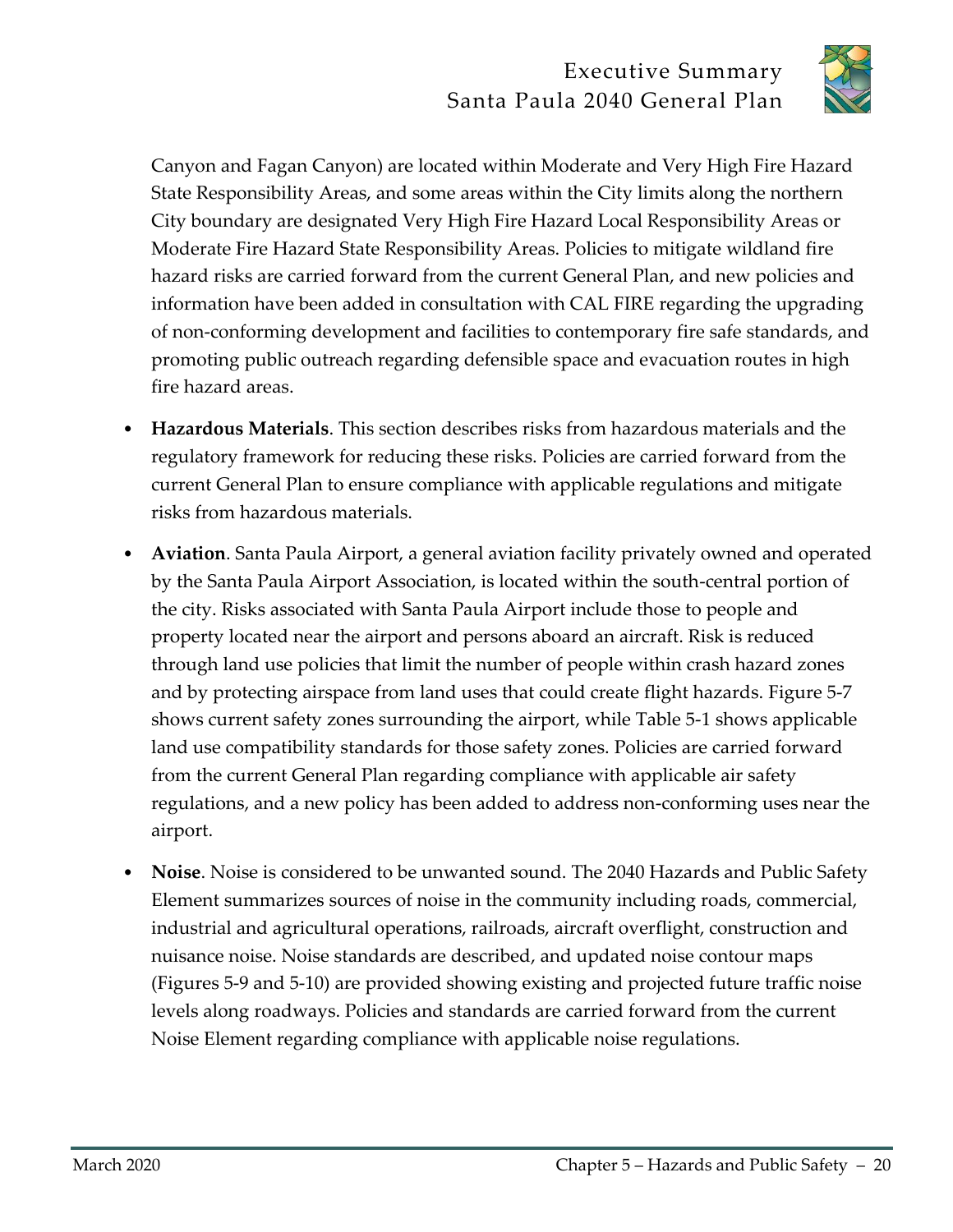

## **Chapter 6 – Public Services and Utilities**

## **Overview**

The **Public Services and Utilities Element** (Chapter 6) is a new element that addresses the topics of police and fire protection, emergency response, education, library services, parks and recreation, water supply, wastewater treatment, solid waste disposal, and energy production and transmission. These topics are currently addressed in the Land Use, Conservation-Open Space, and Safety Elements of the General Plan.

#### **Proposed Changes in the 2040 Public Services and Utilities Element**

- **Police Protection**. This section summarizes the Santa Paula Police Department responsibilities and the desired standard to provide 1 police officer per 800 residents. Policies related to police protection are carried forward from the current General Plan.
- **Fire Protection**. In 2018 the City of Santa Paula was annexed into the Ventura County Fire Protection District (VCFPD) and a Memorandum of Agreement between the City and VCFPD was executed describing services and funding. This section of the Element summarizes the services provided by VCFPD, and policies related to fire protection are carried forward from the current General Plan. New policies address funding for additional fire protection facilities needed to serve new development.
- **Emergency Preparedness and Response**. This section summarizes how the City prepares for and responds to large-scale emergencies due to natural, technological, or other events. Policies are carried forward from the current Safety Element.
- **Education**. This section summarizes educational facilities serving Santa Paula. The city is currently served by four public school districts: Santa Paula Unified School District, Mupu Elementary School District, Briggs Elementary School District, and Santa Clara Elementary School District (see Figure 6-2) as well as several post-secondary institutions. Under California law, public school districts are independent of city governments; however, cooperation between school districts and cities is required in many situations such as planning, design and construction of new schools, school facilities and major additions to existing school facilities, and recreation and park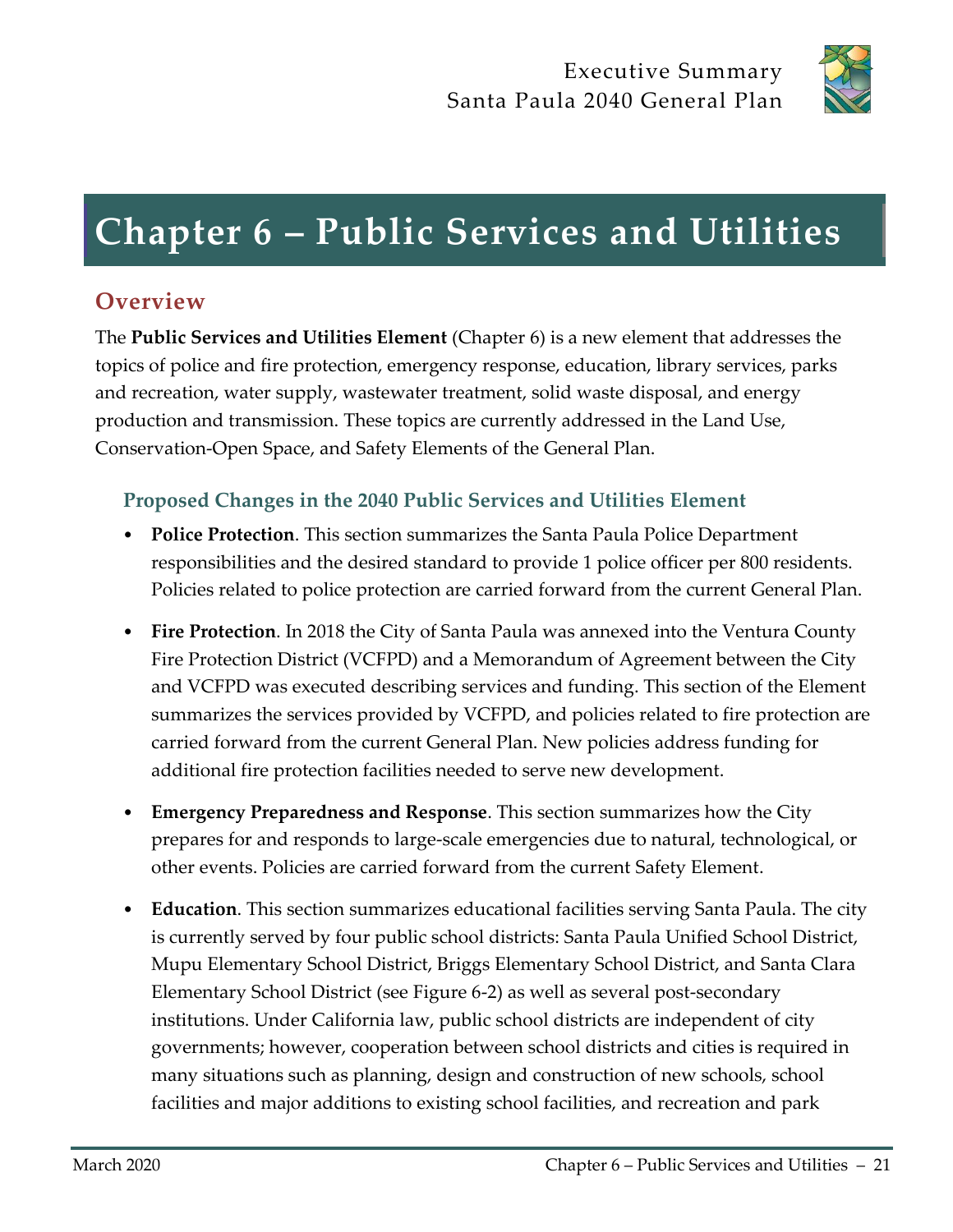

facilities in the community. Policies to foster effective coordination between the City and the school districts are carried forward from the current General Plan.

- **Library Services**. Santa Paula is served by one public library, the Blanchard Community Library, located at 119 North 8th Street (Figure 6-2). The library is an independent California Special District and is funded primarily from property taxes including a property tax special assessment. Policies related to libraries are carried forward from the current General Plan.
- **Parks and Recreation**. This section summarizes existing and proposed park and recreation facilities serving Santa Paula (see Figure 6-3). Policies related to parks and recreation are carried forward from the current General Plan and establish a standard of 5 acres of active parkland per 1,000 persons consistent with national standards.
- **Water Supply and Wastewater Treatment**. This section summarizes sources of domestic water supply, the water distribution system, water quality, and existing and projected water demand based on the City's 2016 Urban Water Management Plan (UWMP). The UWMP projects that sufficient water supplies will be available to serve anticipated development to the year 2040. This section also describes water recycling and wastewater treatment facilities and programs in Santa Paula. Wastewater treatment capacity is expected to be adequate to serve projected development to year 2040. Policies related to water supply, conservation, and wastewater treatment are carried forward from the current General Plan.
- **Solid Waste**. This section addresses the management of non-hazardous solid waste, including recycling programs. Hazardous wastes are addressed in the Hazards and Public Safety Element. Solid waste collection, disposal facilities, and recycling efforts are described. It is anticipated that sufficient landfill capacity will be available to serve Santa Paula through the 2040 timeframe. Policies related to solid waste recycling and disposal are carried forward from the current General Plan.
- **Energy Production and Transmission**. This section summarizes the production and transmission of electrical energy and petroleum products in Santa Paula. There are no electrical generating facilities in Santa Paula, although several high-voltage transmission lines pass through the Santa Paula area, and a substation is located south of the railroad tracks near 12<sup>th</sup> Street. No oil refineries are located in Santa Paula or Ventura County. However, major oil pipelines within the county carry crude oil and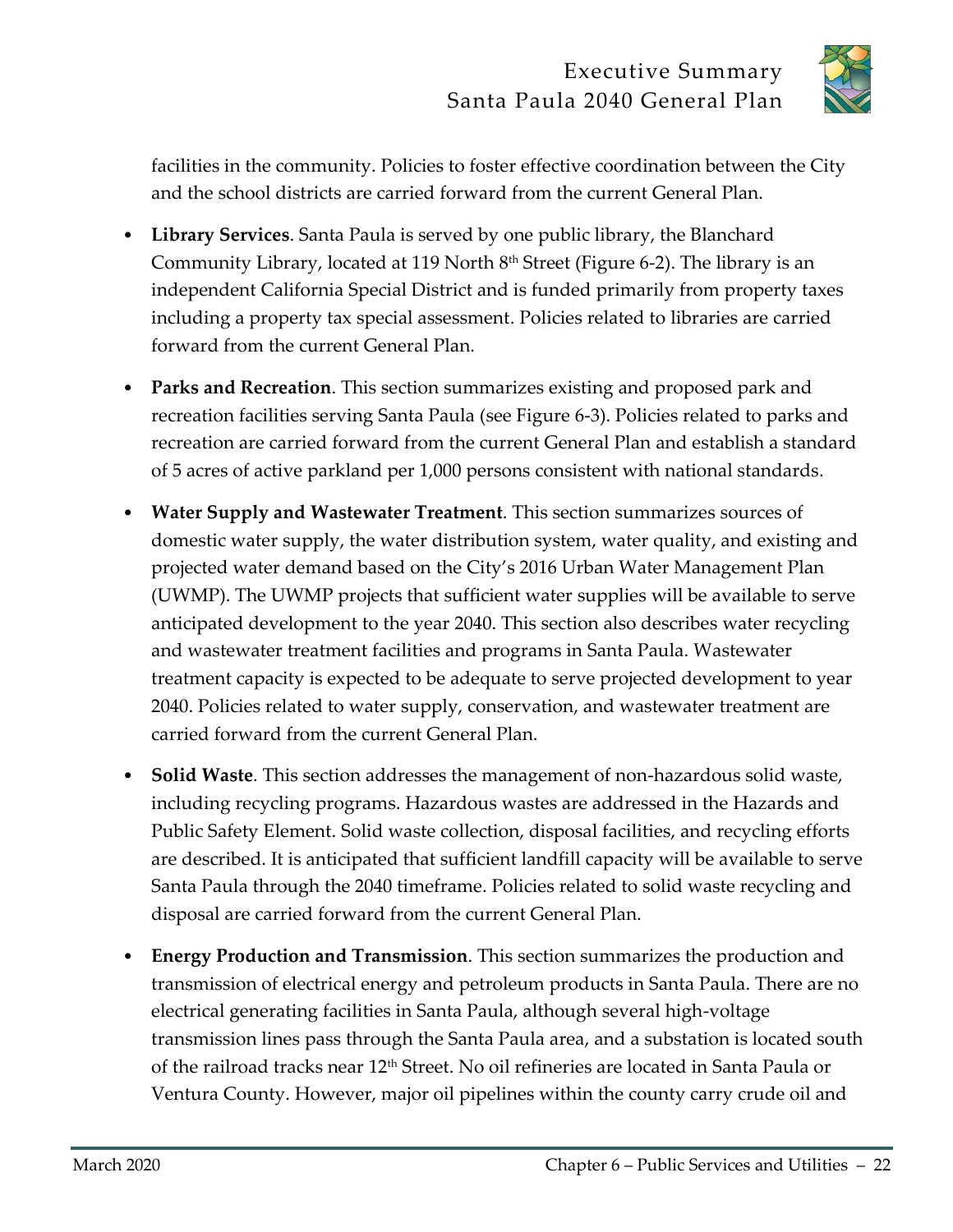

natural gas, generally along highways and rail lines. Policies related to energy production and transmission are carried forward from the current General Plan, and a new policy has been added regarding coordination with electrical utilities and the owners of petroleum pipelines when new or expanded transmission facilities are proposed to avoid conflicts with adjacent land uses and support "dig once" policies.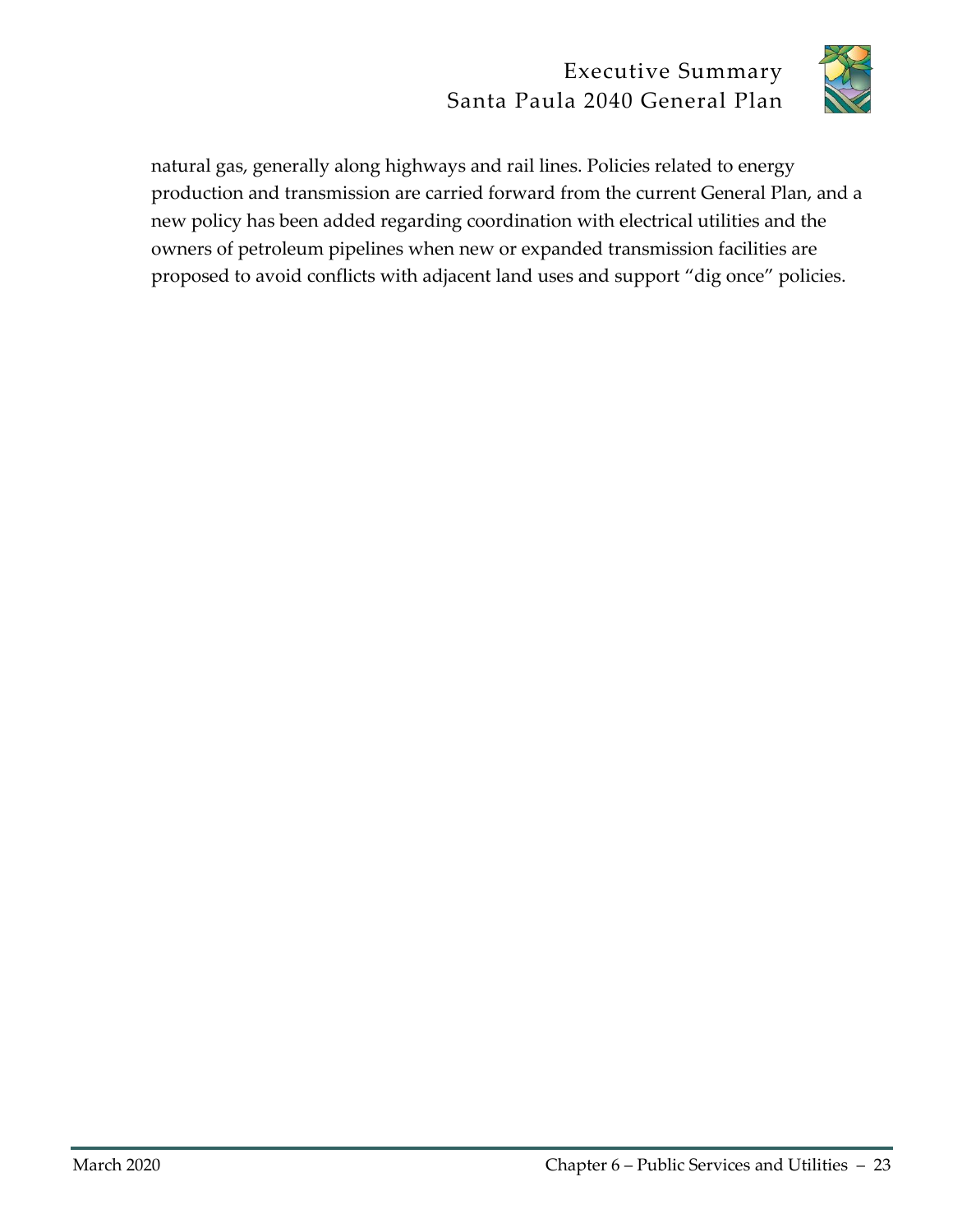

# **Chapter 7 – Economic Development and Downtown**

## **Overview**

The **Economic Development and Downtown Element** (Chapter 7) is a new, optional element organized into two major themes: *Economic Prosperity and Fiscal Sustainability*; and *Downtown Revitalization*. Although it is a new element, many of the policies are carried forward from the Land Use Element of the current General Plan and prior Downtown planning efforts. The new element begins with an overview of the City's fiscal responsibilities and revenue constraints, and describes how all elements of the General Plan work together to promote Santa Paula's economic health.

**Economic Prosperity and Fiscal Sustainability.** This section focuses on strategies to diversify the city's economic base, expand economic opportunities, and enhance fiscal sustainability. Specific policies are included to promote tourism and the film industry, attract and support local businesses, enhance local workforce skills, and continue to actively monitor fiscal conditions.

**Downtown Revitalization.** Santa Paula is fortunate in having a historic Downtown core – a place where residents feel a strong sense of community, and visitors can experience the authentic small-town charm that is often missing from their daily experience. The vision for Santa Paula's Downtown includes more people enjoying meals in restaurants, visiting shops, and strolling along the streets throughout the day and into the evening. A successful downtown is a place that is full of what international architect Jan Gehl calls "staying activities" that invite people to stop and spend time. The number and frequency of "staying activities" is a measure of the vibrancy of a street or a district.

The Downtown Revitalization section builds upon the findings and recommendations from several prior studies, including a focused Downtown public workshop the City conducted in 2017. In this sense, the new element "stands on the shoulders" of past efforts. Recommended policies also draw upon work done at the state and national level by organizations such as the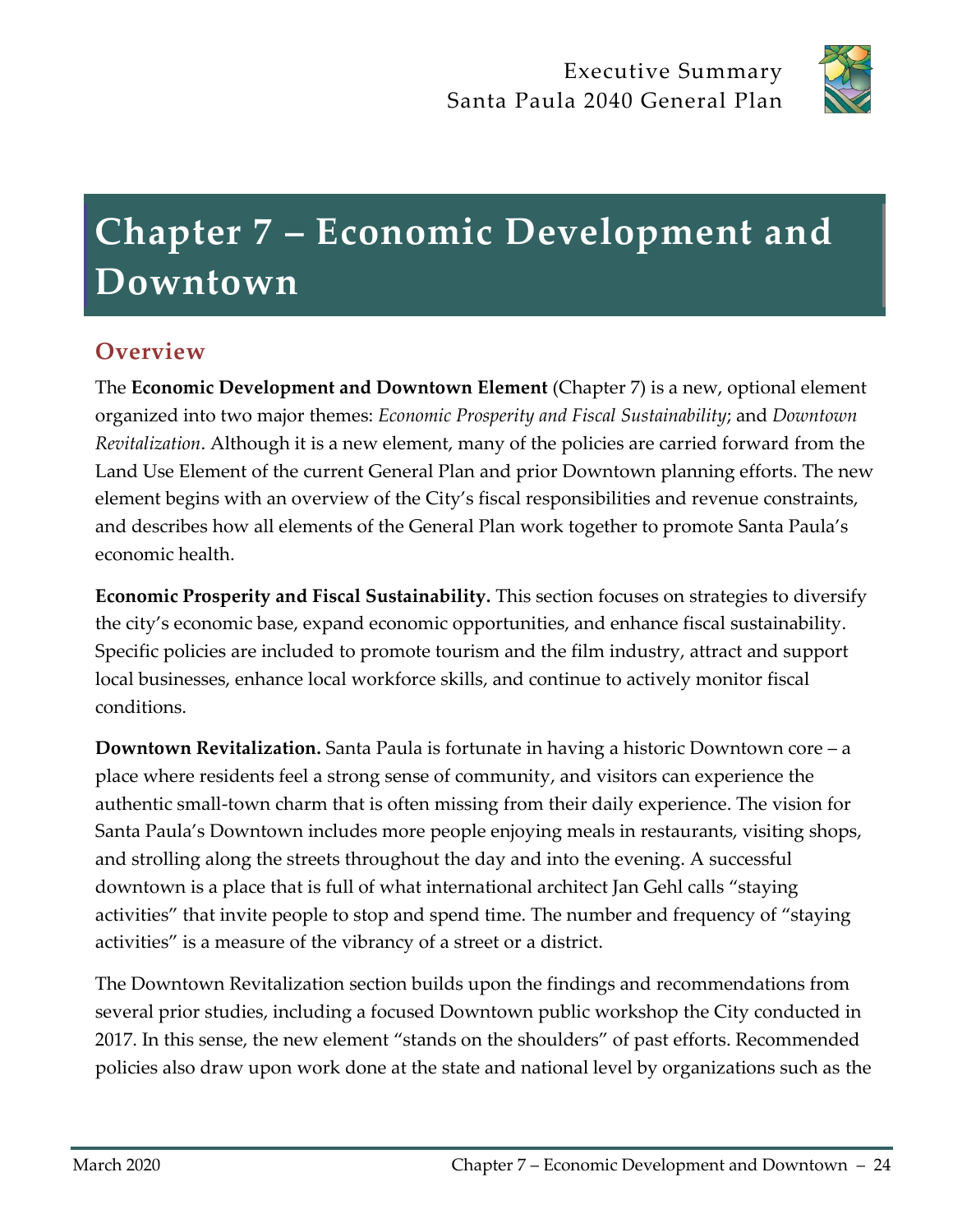

*California Main Street Alliance* and *Main Street America*. The new element echoes four themes that are often found in downtown revitalization strategies:

- 1. Capitalizing on Physical Assets
- 2. Building Organizational Effectiveness
- 3. Projecting a Compelling Image
- 4. Enhancing Economic Competitiveness

Commencement of development at *Harvest at Limoneira* (East Area 1) creates new opportunities to improve connections with the Downtown, and policies in both the Land Use Element and the Economic Development and Downtown Element are intended to support these connections. Policies promoting residential and mixed-use development in the Downtown are also included to bring more activity and customers to local businesses.

## **Proposed Changes Related to Economic Development and Downtown**

The following new policies and programs are proposed:

- Work jointly with the County of Ventura, the City of Fillmore, and the City of Ojai to prepare a scenic corridor protection program and obtain scenic highway designations for SR 126 (between SR 150 and the eastern Ventura County line) and SR 150 (Program  $EDD 1.d$
- Regularly monitor and assess the City's fiscal conditions to guide major land use, infrastructure, and public service decisions (Policy EDD 3.1)
- Prepare and periodically update a citywide fiscal impact study to help guide major land use, infrastructure, and public service decisions. (Program EDD 3.a)
- Support the establishment of a Main Street organization to coordinate Downtown revitalization and promotion efforts and provide ongoing City support to the organization. (Policy EDD 4.2)
- Designate a Downtown Coordinator within City government to serve as the primary liaison between City departments and Downtown property and business owners. (Program EDD 4.a)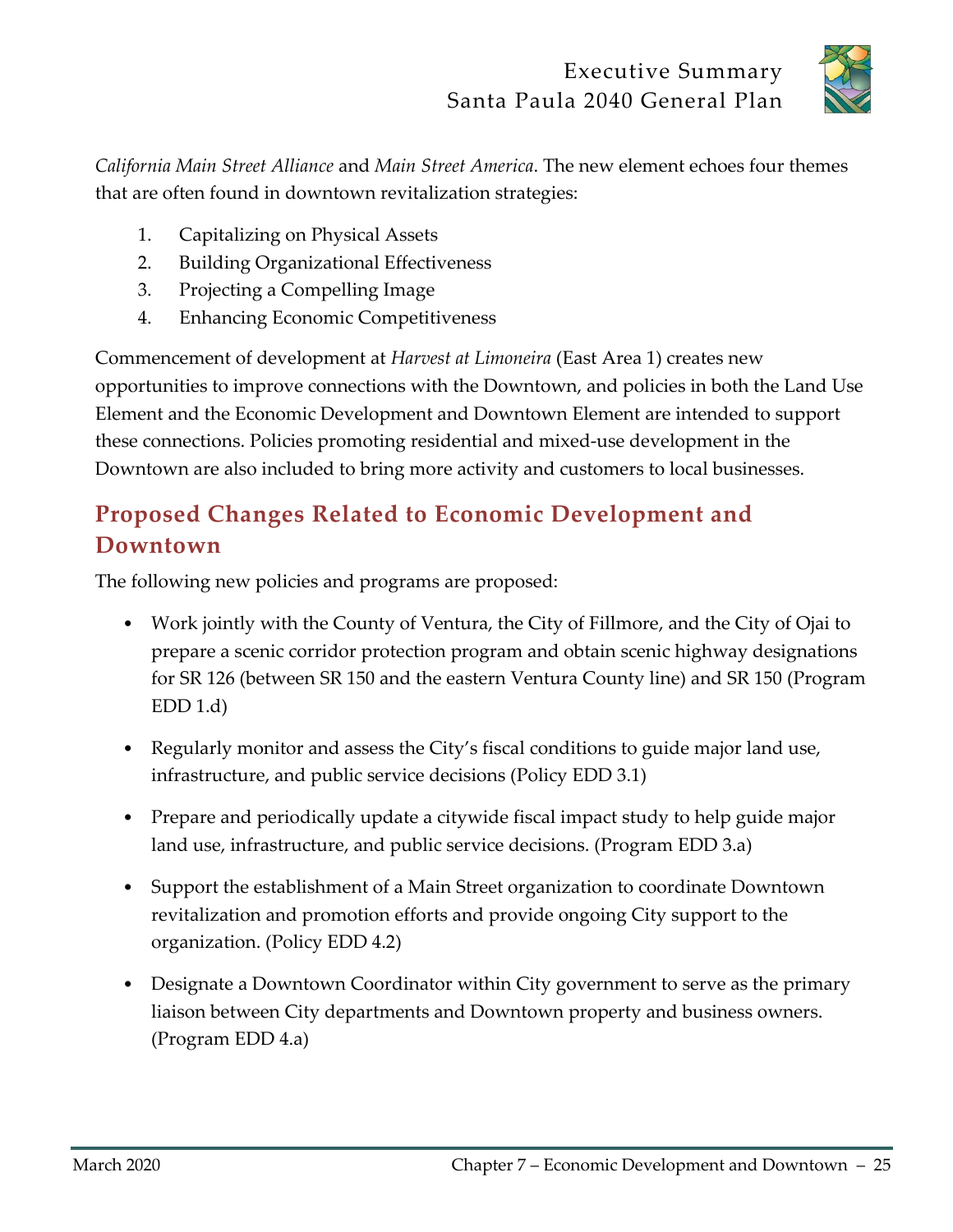

- Establish a Downtown business improvement district (BID or PBID), based upon the California Main Street Alliance Model, to coordinate Downtown business development and marketing efforts (Program EDD 4.b)
- Allow development of City-owned parking lots in the Downtown area with highquality mixed-use projects that provide affordable and market rate dwelling units and adequate parking for the new mixed uses and public parking. (Program EDD 4.c)
- Establish an Art in Public Places program to incorporate public art into a variety of spaces including roadways, public plazas, building facades, and other locations in proximity to the Downtown area. Increase funding for public art in the Downtown through grant programs or award competitions. (Program EDD 4.c)
- Improve and maintain lighting and safety measures (electronic surveillance) in the alleys and parking lots adjacent to Main Street. (Program EDD 4.c)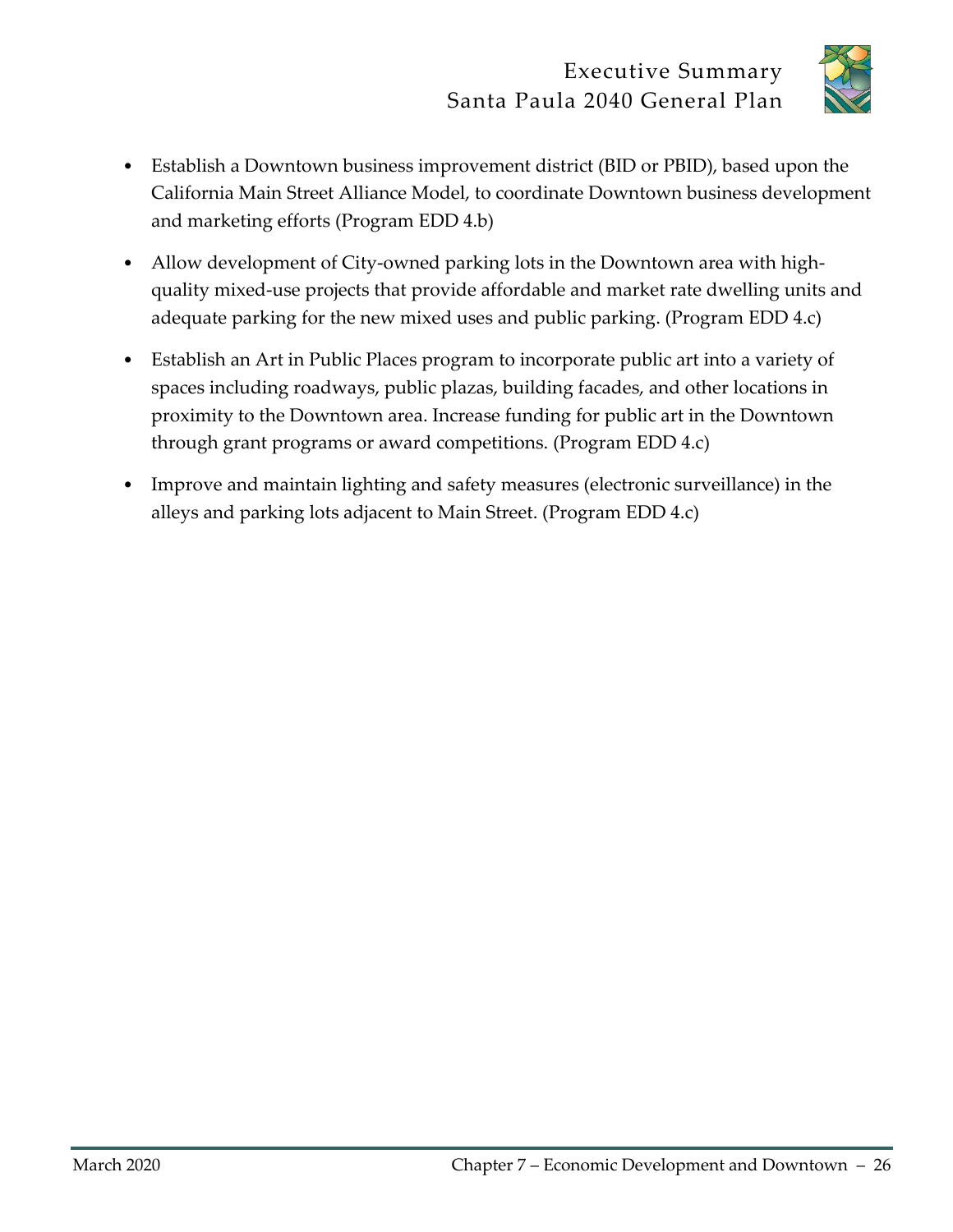

#### **Attachment 1 Proposed Land Use Changes**

|                | <b>Address</b>                                  | <b>APN</b>               | <b>Existing</b><br><b>General Plan Designation</b> | Proposed<br><b>General Plan Designation</b> | <b>Rationale</b>                                                                                                                                                                                                                                                                                                                                                                                                                                                                                                                                                                                                                                                                                                                                                                  |
|----------------|-------------------------------------------------|--------------------------|----------------------------------------------------|---------------------------------------------|-----------------------------------------------------------------------------------------------------------------------------------------------------------------------------------------------------------------------------------------------------------------------------------------------------------------------------------------------------------------------------------------------------------------------------------------------------------------------------------------------------------------------------------------------------------------------------------------------------------------------------------------------------------------------------------------------------------------------------------------------------------------------------------|
|                | 1102 E. Main Street                             | 101022315                | Open Space:<br>Parks & Recreation                  | Commercial                                  | Inconsistency between the General Plan and Zoning. This 0.38-acre parcel has a<br>GP land use designation "Open Space" but has a Commercial General zoning.<br>Since 1988 the site has been a used car lot. Staff did not identify any prior plans for<br>this site to become a midtown pocket park downtown and suspects that this GP<br>designation is in error. Staff recommends changing the General Plan land use<br>designation to "Commercial" from "Open Space Parks & Recreation".                                                                                                                                                                                                                                                                                       |
| $\overline{2}$ | 17902 E. Telegraph Road                         | 107003001                | Mixed Use:<br>Commercial/Light Industrial          | Industrial                                  | Create a more suitable match between the General Plan and Zoning. This property<br>was part of the larger 2013 annexation for the East Area 1 and 2 projects. This 0.93-<br>acre site received a zone change to "Light Industrial" in July 2017 per CC Ord. 1269.<br>Changing the GP land use designation to "Industrial" would align with the adjacent<br>properties.                                                                                                                                                                                                                                                                                                                                                                                                            |
| 3              | 31, 34, 35, 36, 41, and 42<br>Palm Court (SPHS) | 100015406<br>100015416   | Residential:<br>Single Family                      | Institutional/Civic                         | These two properties are owned by the SPUSD. These two lots were previously<br>occupied by single-family residences, but have been demolished to create additional<br>parking for Santa Paula High School. The proposed General Plan land use<br>designation changes are in accord with the School District's Facilities Long-Range<br>Master Plan.                                                                                                                                                                                                                                                                                                                                                                                                                               |
|                | 255 N. Ojai Street &<br>Vacant Lot              | 1010163055<br>1010163065 | Mixed Use:<br>Office/Residential                   | Mixed Use:<br>Commercial/Light Industrial   | These are two properties, one with a legal, nonconforming single-family residence<br>and the other a vacant lot, with a General Plan land use designation of "Mixed Use:<br>Office / Residential". The remainder of the block is single 2.12-acre parcel hosting a<br>former Packing House warehouse with a General Plan land use designation of<br>"Mixed Use: Commercial / Light Industrial". The two 0.17-acre properties should<br>have both the General Plan land use and Zoning changed in order to unite the entire<br>block with a common General Plan land use designation of "Mixed Use: Commercial<br>/ Light Industrial", and, a "Commercial / Light Industrial (C/LI)" Zoning to facilitate<br>development expansion and modernization of former Packing House site. |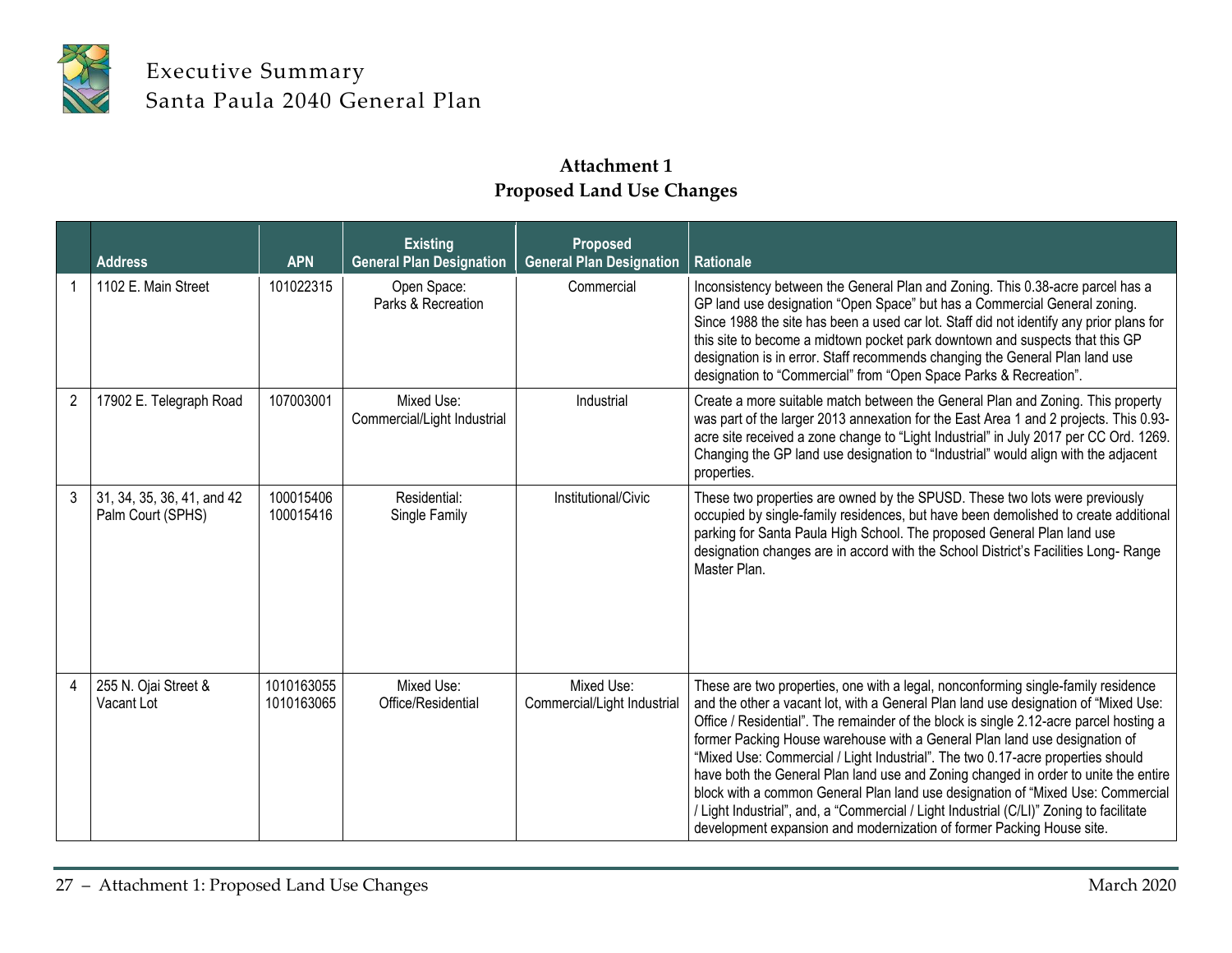

|   | <b>Address</b>                                                                                                                                                                                                                                                                                                                                                                                                                   | <b>APN</b>                                                                                                                                                                                                                                                       | <b>Existing</b><br><b>General Plan Designation</b> | Proposed<br><b>General Plan Designation</b> | <b>Rationale</b>                                                                                                                                                                                                                                                                                                                                                                                                                                                                                                                                                                                                                                                                                                                     |
|---|----------------------------------------------------------------------------------------------------------------------------------------------------------------------------------------------------------------------------------------------------------------------------------------------------------------------------------------------------------------------------------------------------------------------------------|------------------------------------------------------------------------------------------------------------------------------------------------------------------------------------------------------------------------------------------------------------------|----------------------------------------------------|---------------------------------------------|--------------------------------------------------------------------------------------------------------------------------------------------------------------------------------------------------------------------------------------------------------------------------------------------------------------------------------------------------------------------------------------------------------------------------------------------------------------------------------------------------------------------------------------------------------------------------------------------------------------------------------------------------------------------------------------------------------------------------------------|
| 5 | M-1 Airport Parcels<br>740 E Santa Maria St<br>331 S Eighth St<br>335 S Eighth St<br>339 S Eighth St<br>343 S Eighth St<br>334 S Eighth St<br>760 E Santa Maria St<br>326 S Eighth St<br>340 S Eighth St<br>330 S Eighth St<br>325 S Eighth St<br>720 Santa Maria St<br>704 E Santa Maria St<br>650 E Santa Maria St<br>411 S Fifth St<br>405 S Fifth St<br>401 S Fifth St<br>413 S Fifth St<br>406 S Fifth St<br>400 S Fifth St | 104008065<br>104009106<br>104009107<br>104009120<br>104009121<br>104008010<br>104008064<br>104008056<br>104008011<br>104008009<br>104009118<br>104008063<br>104008059<br>104008049<br>104008035<br>104008034<br>104008033<br>104008036<br>104023033<br>104023034 | Industrial                                         | Airport                                     | These are two clusters of single-family homes along cul de sacs: 6 properties at the<br>S. 5th Street, and 9 properties at S. 8th Street. These homes were built around the<br>1940-50s, have an Industrial GP land use designation, and are Zoned M-1. All of<br>these 15 properties are considered legal, nonconforming as residential uses are<br>prohibited in M-1 Zones. Staff suggests changing the Industrial GP land use<br>designation to Airport, to align with the surrounding area. M-1 is proposed to be<br>eliminated citywide as a Zoning designation, and as such, staff suggests assigning<br>K-O (Airport Operational) zoning to the former M-1 parcels, to align with the<br>surrounding K-O zoning designations. |
| 6 | 134 N 7 <sup>th</sup> St<br>130 N 7 <sup>th</sup> St<br>126 N 7 <sup>th</sup> St<br>No address 7th St<br>114 N 7 <sup>th</sup> St                                                                                                                                                                                                                                                                                                | 103008212<br>103008213<br>103008214<br>103008240<br>103008217                                                                                                                                                                                                    | Mixed-Use Office<br>Residential                    | Residential Medium-High<br>Density          | Property owner requests to resolve nonconformity and maintain single-family<br>context - all of these properties (except APN 103008240) are developed with legally<br>non-conforming single-family residences within a pocket of "Commercial Office"<br>zoning with no existing commercial development.                                                                                                                                                                                                                                                                                                                                                                                                                              |